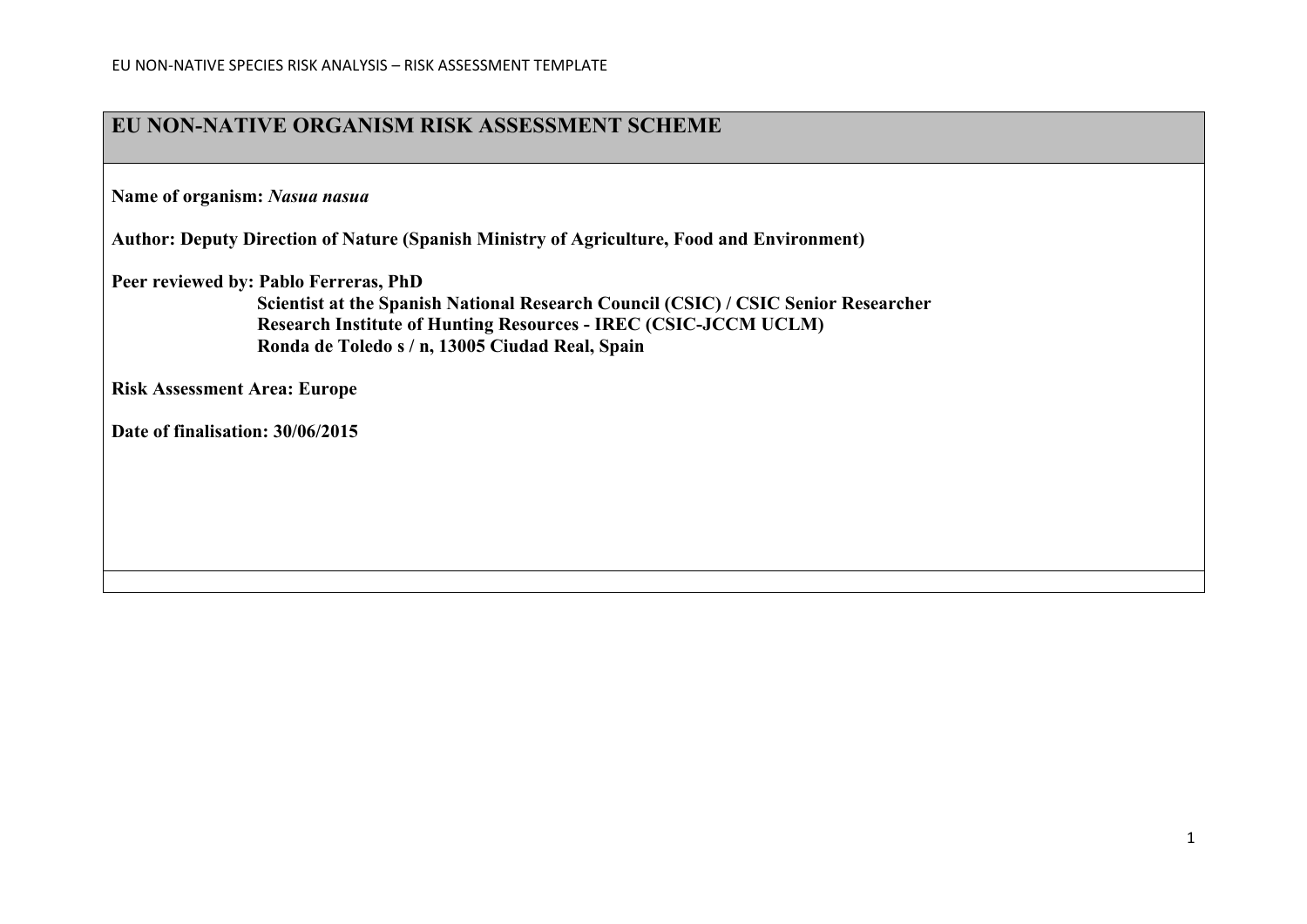| <b>EU CHAPPEAU</b>                                                                                                                                                     |                                                                                                                                                                                                                                                                                                                                                                                                                                                                                                                                                                                                                                                                                                                                                                                                                               |
|------------------------------------------------------------------------------------------------------------------------------------------------------------------------|-------------------------------------------------------------------------------------------------------------------------------------------------------------------------------------------------------------------------------------------------------------------------------------------------------------------------------------------------------------------------------------------------------------------------------------------------------------------------------------------------------------------------------------------------------------------------------------------------------------------------------------------------------------------------------------------------------------------------------------------------------------------------------------------------------------------------------|
| <b>QUESTION</b>                                                                                                                                                        | <b>RESPONSE</b>                                                                                                                                                                                                                                                                                                                                                                                                                                                                                                                                                                                                                                                                                                                                                                                                               |
| 1. In how many EU member states has this species been recorded? List<br>them.                                                                                          | UK and Spain.<br>Coatis have been recorded out of captivity in England and Wales at least 10 times; 7<br>times between 1970 and May 2006 (Baker 2008) and 3 times in the Lake District<br>between 2004 and 2006 (Baker, S., 2011.).<br>This American carnivore has become naturalized and formed at least one stable<br>breeding group in Majorca (Spain) (Mayol at al., 2009). Accidental escapes or<br>intentional occur in the island of Majorca. At least 42 individuals have been captured<br>in the Serra de Tramuntana Area, Majorca, from 2005-2014 (Conselleria<br>d'Agricultura, Medi Ambient i Territori. Balearic Island Government, pers comm).<br>Single escaped individuals were also recorded in the wild in Germany, indicating<br>that the species is available as pet in other European countries as well. |
| 2. In how many EU member states has this species currently<br>established populations? List them.                                                                      | Spain. There were earlier reproduction evidences but it was in 2009 when it was<br>totally confirmed after capturing a few weeks old young with its mother (Mayol et<br>al, 2009)                                                                                                                                                                                                                                                                                                                                                                                                                                                                                                                                                                                                                                             |
| 3. In how many EU member states has this species shown signs of<br>invasiveness? List them.                                                                            | Spain.                                                                                                                                                                                                                                                                                                                                                                                                                                                                                                                                                                                                                                                                                                                                                                                                                        |
| 4. In which EU Biogeographic areas could this species establish?                                                                                                       | Mediterranean area.<br>It may survive cooler conditions as it has happened in UK Lake District during the<br>winter period.                                                                                                                                                                                                                                                                                                                                                                                                                                                                                                                                                                                                                                                                                                   |
| 5. In how many EU Member States could this species establish in the<br>future [given current climate] (including those where it is already<br>established)? List them. | The species is currently established in Spain. It could probably also adapt to climatic<br>condition present in Portugal, France, Italy and Greece.<br>The species appears to have survived for some time out of captivity in the UK Lake<br>District during the winter period.                                                                                                                                                                                                                                                                                                                                                                                                                                                                                                                                               |
| 6. In how many EU member states could this species become invasive<br>in the future [given current climate] (where it is not already<br>established)?                  | The species could become invasive in all Mediterranea EU countries.                                                                                                                                                                                                                                                                                                                                                                                                                                                                                                                                                                                                                                                                                                                                                           |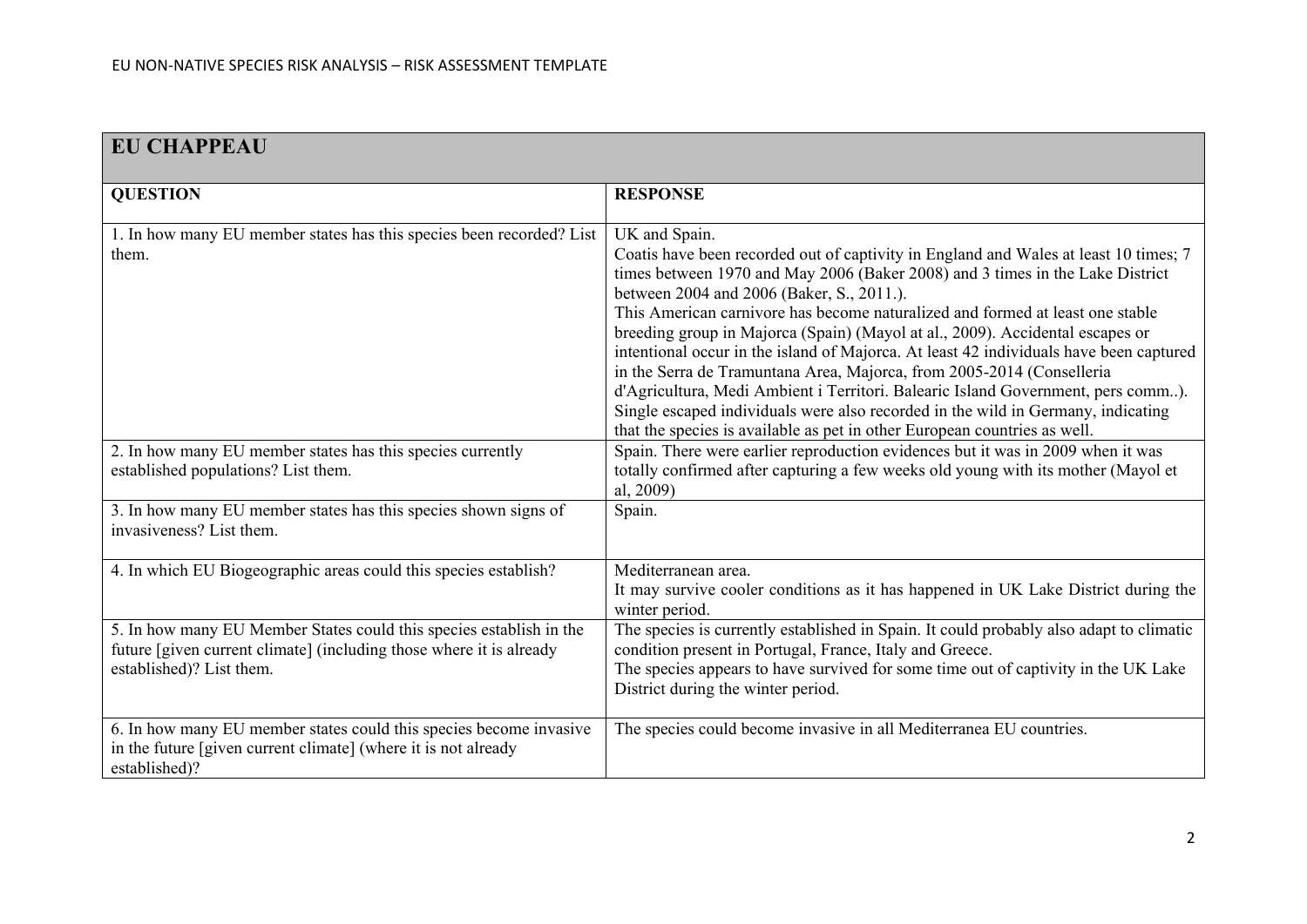| <b>SECTION A – Organism Information and Screening</b>                                                                                                                                                  |                                                                                                                                                                                                                                                                                                                                                                                                                                                                                                                                                                                                                                                                                                         |                                                                                                                                                                                                                                                                                                                                                                                                                                                                                                                                                                                                                                                                                               |
|--------------------------------------------------------------------------------------------------------------------------------------------------------------------------------------------------------|---------------------------------------------------------------------------------------------------------------------------------------------------------------------------------------------------------------------------------------------------------------------------------------------------------------------------------------------------------------------------------------------------------------------------------------------------------------------------------------------------------------------------------------------------------------------------------------------------------------------------------------------------------------------------------------------------------|-----------------------------------------------------------------------------------------------------------------------------------------------------------------------------------------------------------------------------------------------------------------------------------------------------------------------------------------------------------------------------------------------------------------------------------------------------------------------------------------------------------------------------------------------------------------------------------------------------------------------------------------------------------------------------------------------|
| <b>Stage 1. Organism Information</b>                                                                                                                                                                   | <b>RESPONSE</b>                                                                                                                                                                                                                                                                                                                                                                                                                                                                                                                                                                                                                                                                                         | <b>COMMENT</b>                                                                                                                                                                                                                                                                                                                                                                                                                                                                                                                                                                                                                                                                                |
|                                                                                                                                                                                                        | [chose one entry, delete all others]                                                                                                                                                                                                                                                                                                                                                                                                                                                                                                                                                                                                                                                                    |                                                                                                                                                                                                                                                                                                                                                                                                                                                                                                                                                                                                                                                                                               |
| 1. Identify the organism. Is it clearly a single<br>taxonomic entity and can it be adequately<br>distinguished from other entities of the same rank?<br>2. If not a single taxonomic entity, can it be | Nasua nasua (Linnaeus, 1766)<br>The name 'coati' is deemed to cover two very<br>similar species of the genus Nasua: the Brown-<br>nosed or Ring-tailed Coati (Nasua nasua<br>Linnaeus, 1766) and the White-nosed Coati<br>(Nasua narica Linnaeus, 1766) - Procyonidae -<br>Carnivora - Mammal - Chordata - Animalia. The<br>name Coatimundi is sometimes used to describe<br>these species, this is based on the incorrect early<br>assumption that the solitary males were a separate<br>species. The third species in the genus, Nasua<br>nelsoni is restricted to Cozumel Island, Mexico, is<br>smaller than the other two species and not<br>specifically included in this assessment.<br><b>NA</b> | Yes, this species can be adequately distinguished<br>from other entities of the same rank.<br>In ITIS (Integrated Taxonomic Information<br>System) there are 13 subspecies:<br>Nasua nasua aricana Vieira, 1945; Nasua nasua<br>boliviensis Cabrera, 1956; Nasua nasua<br>candace Thomas, 1912; Nasua nasua<br>cinerascens Lönnberg, 1921; Nasua nasua<br>dorsalis Gray, 1866; Nasua nasua<br>manium Thomas, 1912; Nasua nasua<br>molaris Merriam, 1902; Nasua nasua<br>montana Tschundi, 1844; Nasua nasua<br>nasua (Linnaeus, 1766); Nasua nasua<br>quichua Thomas, 1901; Nasua nasua<br>solitaria Schinz, 1823; Nasua nasua<br>spadicea Olfers, 1818; Nasua nasua<br>vittata Tschudi, 1844 |
| redefined? (if necessary use the response box to<br>re-define the organism and carry on)                                                                                                               |                                                                                                                                                                                                                                                                                                                                                                                                                                                                                                                                                                                                                                                                                                         |                                                                                                                                                                                                                                                                                                                                                                                                                                                                                                                                                                                                                                                                                               |
| 3. Does a relevant earlier risk assessment exist?<br>(give details of any previous risk assessment)                                                                                                    | Yes                                                                                                                                                                                                                                                                                                                                                                                                                                                                                                                                                                                                                                                                                                     | A Risk Assessment has been conducted in UK and<br>the result was that the species has low risk for UK<br>conditions.                                                                                                                                                                                                                                                                                                                                                                                                                                                                                                                                                                          |
| 4. If there is an earlier risk assessment is it still<br>entirely valid, or only partly valid?                                                                                                         | N <sub>o</sub>                                                                                                                                                                                                                                                                                                                                                                                                                                                                                                                                                                                                                                                                                          | It only considers a single country with different<br>climate conditions to Mediterranean areas.                                                                                                                                                                                                                                                                                                                                                                                                                                                                                                                                                                                               |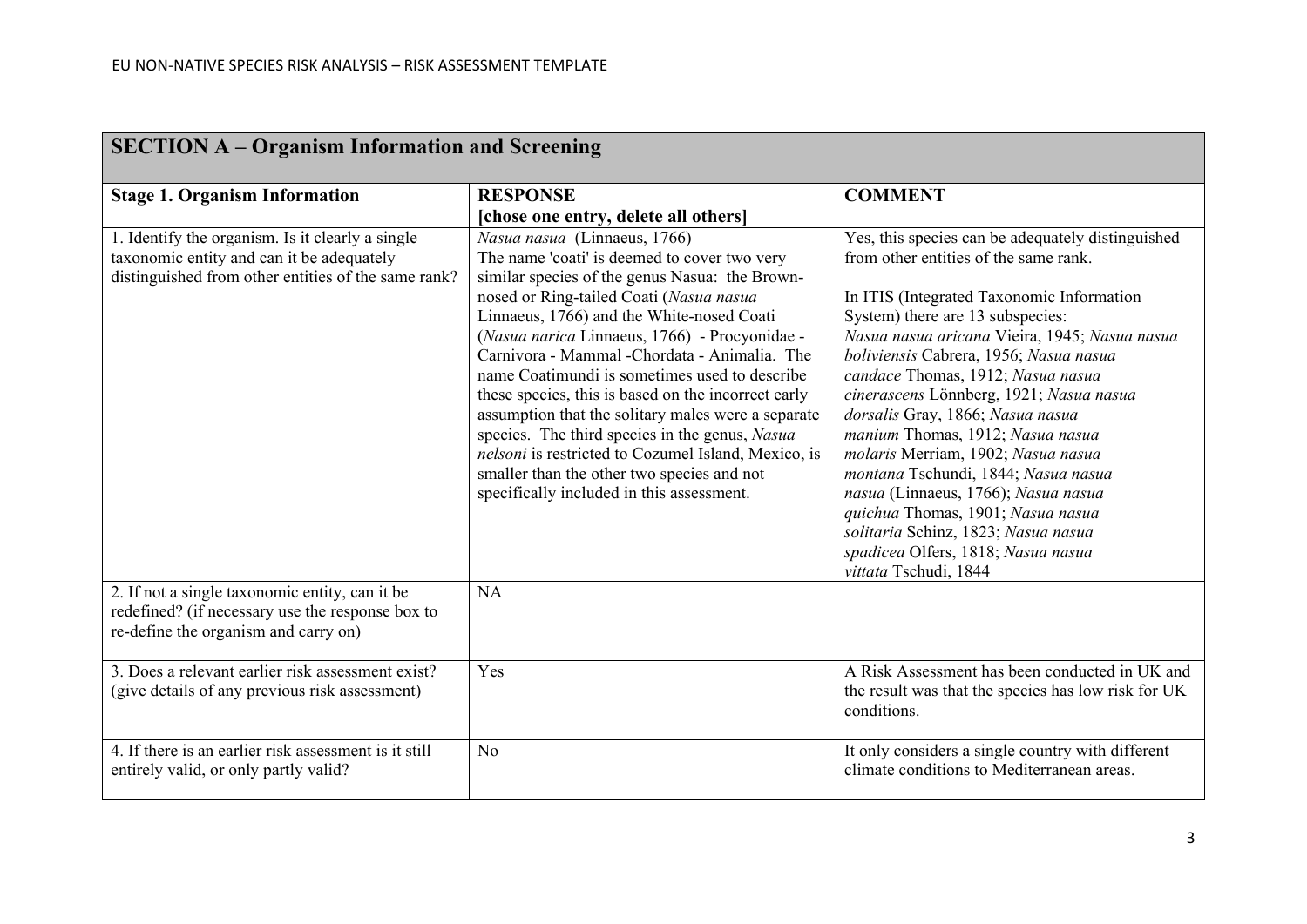| 5. Where is the organism native?                                                                                          | Native Range: Argentina, Bolivia, Brazil,<br>Colombia, Ecuador, French Guiana, Guyana,<br>Paraguay, Peru, Suriname, Uruguay and<br>Venezuela (IUCN Global Invasive Species<br>Database, 2012)                                                                                                                                                                                                                                                                                                                                                                                                                                                                                                                                                        |                                                                                                                                                                                                                                                                                                                                                                                                                                                                    |
|---------------------------------------------------------------------------------------------------------------------------|------------------------------------------------------------------------------------------------------------------------------------------------------------------------------------------------------------------------------------------------------------------------------------------------------------------------------------------------------------------------------------------------------------------------------------------------------------------------------------------------------------------------------------------------------------------------------------------------------------------------------------------------------------------------------------------------------------------------------------------------------|--------------------------------------------------------------------------------------------------------------------------------------------------------------------------------------------------------------------------------------------------------------------------------------------------------------------------------------------------------------------------------------------------------------------------------------------------------------------|
| 6. What is the global distribution of the organism<br>(excluding Europe)?                                                 | Nasua nasua is broadly distributed in South<br>America, ranging from Colombia and Venezuela<br>in the north to Uruguay and northern Argentina in<br>the south (UICN, 2008; Gompper and Decker,<br>1998). The species is absent from the Llano<br>grasslands of Venezuela (UICN, 2008; Eisenberg,<br>1989).<br>Introduced to Chilean Island of Robinson Crusoe<br>after 1935 and had established a population of<br>between 2,500 and 5,000 by 1976 (Lever, 1985).<br>Introduced to Anchieta island just off the coast of<br>Brazil in 1983 and have subsequently thrived<br>(Bovendorp & Galetti 2007). Also introduced in<br>Florida (Ferriter et al., 2006). In Majorca Island<br>(Spain) a viable population is known (Mayol at al.,<br>$2009$ ). |                                                                                                                                                                                                                                                                                                                                                                                                                                                                    |
| 7. What is the distribution of the organism in<br>Europe?                                                                 | Majorca (Spain)                                                                                                                                                                                                                                                                                                                                                                                                                                                                                                                                                                                                                                                                                                                                      |                                                                                                                                                                                                                                                                                                                                                                                                                                                                    |
| 8. Is the organism known to be invasive (i.e. to<br>threaten organisms, habitats or ecosystems)<br>anywhere in the world? | Yes                                                                                                                                                                                                                                                                                                                                                                                                                                                                                                                                                                                                                                                                                                                                                  | Has devastated the vegetation and aviflora of<br>Robinson Crusoe island in the Juan Fernandez<br>archipelago off the coast of Chile (Lever 1985).<br>Along with other nest predators it has been<br>implicated in the absence of many bird species on<br>Anchieta Island of the coast of Brazil (Galetti et al<br>2009) where it was introduced. The profile on the<br>Invasive Alien Species by the IUCN Global<br>Invasive Species Database is incomplete (2012) |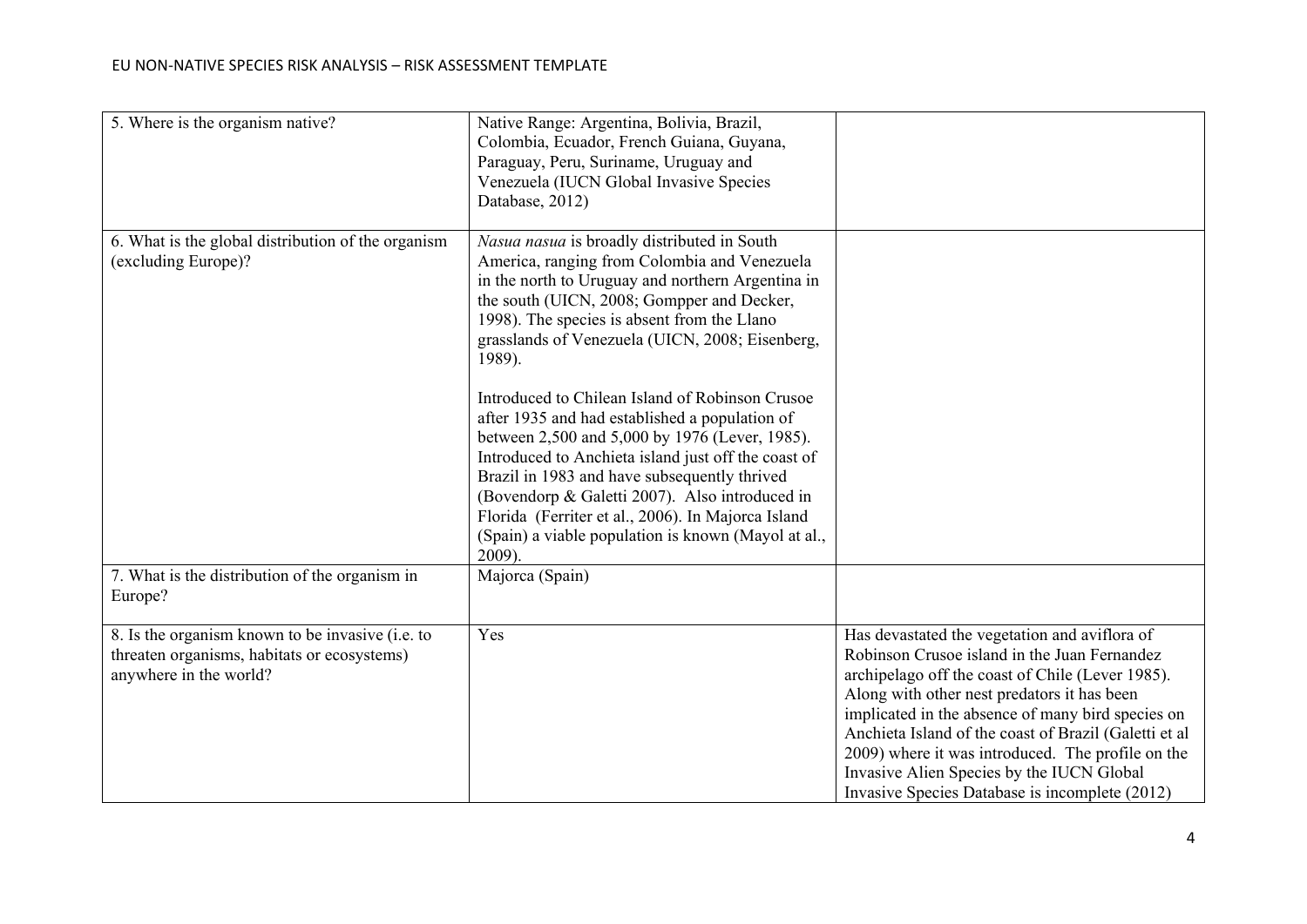|                                                  |                 | and only in Chile through the Inter-American        |
|--------------------------------------------------|-----------------|-----------------------------------------------------|
|                                                  |                 | Biodiversity Information Network (I3N) (2009).      |
|                                                  |                 | The risk of South American coati (Nasua nasua) to   |
|                                                  |                 | Tasmania using the Bomford model (2008) has         |
|                                                  |                 | been assigned as "serious" threat category meaning  |
|                                                  |                 | that import should be restricted only to those      |
|                                                  |                 | licence holders approved for keeping serious threat |
|                                                  |                 | species and only permanently castrated male         |
|                                                  |                 | animals will be approved for import (Tasmanian      |
|                                                  |                 | Government, 2015).                                  |
|                                                  |                 | The coati is listed on the Vertebrate Pest          |
|                                                  |                 | Committee of Australia as 2/Extreme, which          |
|                                                  |                 | means it is able to be kept in zoos or endorsed     |
|                                                  |                 | collections and it has an extreme threat rating     |
|                                                  |                 | (Feral 2007).                                       |
| 9. Describe any known socio-economic benefits of | Zoo, pet trade. | Possible small pet market.                          |
| the organism in the risk assessment area.        |                 |                                                     |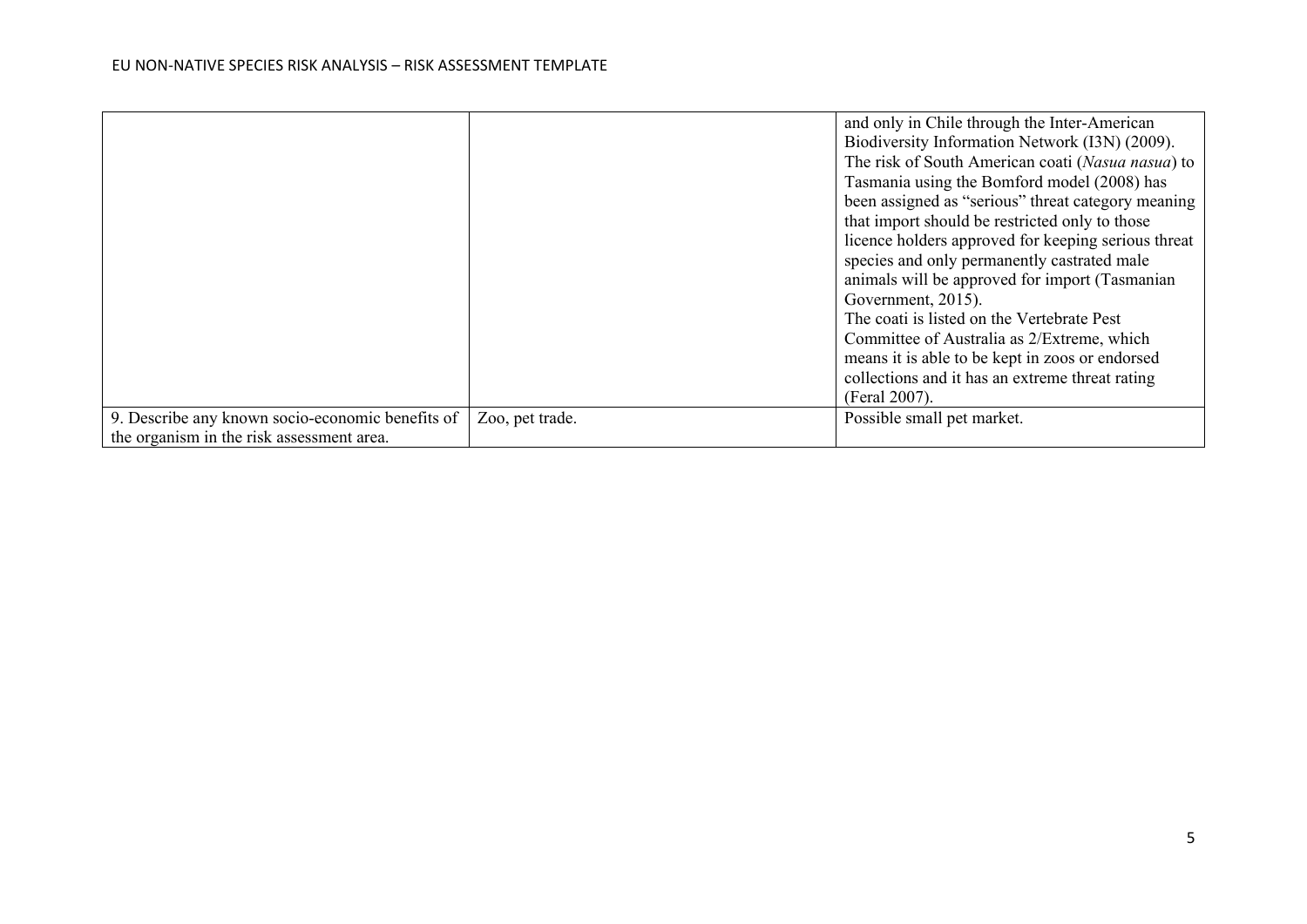## **SECTION B – Detailed assessment**

### **PROBABILITY OF ENTRY**

Important instructions:

- Entry is the introduction of an organism into Europe. Not to be confused with spread, the movement of an organism within Europe.
- For organisms which are already present in Europe, only complete the entry section for current active pathways of entry or if relevant potential future pathways. The entry section need not be completed for organisms which have entered in the past and have no current pathways of entry.

| <b>QUESTION</b>                                                                                                                                                                                                                                                                                  | <b>RESPONSE</b>   | <b>CONFIDENCE</b> | <b>COMMENT</b>                                                                                                                                                                                                                                                                                                                                                                        |
|--------------------------------------------------------------------------------------------------------------------------------------------------------------------------------------------------------------------------------------------------------------------------------------------------|-------------------|-------------------|---------------------------------------------------------------------------------------------------------------------------------------------------------------------------------------------------------------------------------------------------------------------------------------------------------------------------------------------------------------------------------------|
|                                                                                                                                                                                                                                                                                                  | [chose one entry, | [chose one        |                                                                                                                                                                                                                                                                                                                                                                                       |
|                                                                                                                                                                                                                                                                                                  | delete all others | entry, delete all |                                                                                                                                                                                                                                                                                                                                                                                       |
|                                                                                                                                                                                                                                                                                                  |                   | others]           |                                                                                                                                                                                                                                                                                                                                                                                       |
| 1.1. How many active pathways are relevant to the<br>potential entry of this organism?                                                                                                                                                                                                           | very few          | low               | The species is already present in the Risk Assessment<br>area with viable and spreading populations in Spain.                                                                                                                                                                                                                                                                         |
| (If there are no active pathways or potential future<br>pathways respond N/A and move to the Establishment<br>section)                                                                                                                                                                           |                   |                   | However coati imports are banned in Spain (Act<br>$630/2013$ , $2nd$ August, which regulates Invasive Alien<br>Species Spanish Catalogue) the pathway for new<br>introduction are still escapes from pet owners who<br>bought them before this legislation, deliberate release<br>from pet owners, deliberate introductions or illegal<br>trading through internet.                   |
| 1.2. List relevant pathways through which the organism<br>could enter. Where possible give detail about the specific<br>origins and end points of the pathways.<br>For each pathway answer questions 1.3 to 1.10 (copy and<br>paste additional rows at the end of this section as<br>necessary). | [Pet-trade]       |                   | As this species is not banned in the rest of Member<br>State Countries individual can be brought into the<br>territory of Spain through the Pyrennes.<br>The number of coatis kept by private owners is<br>unknown but they are not thought, at present, to be held<br>in large numbers, although they have been for sale<br>before banning in 2011 and sales via the internet is not |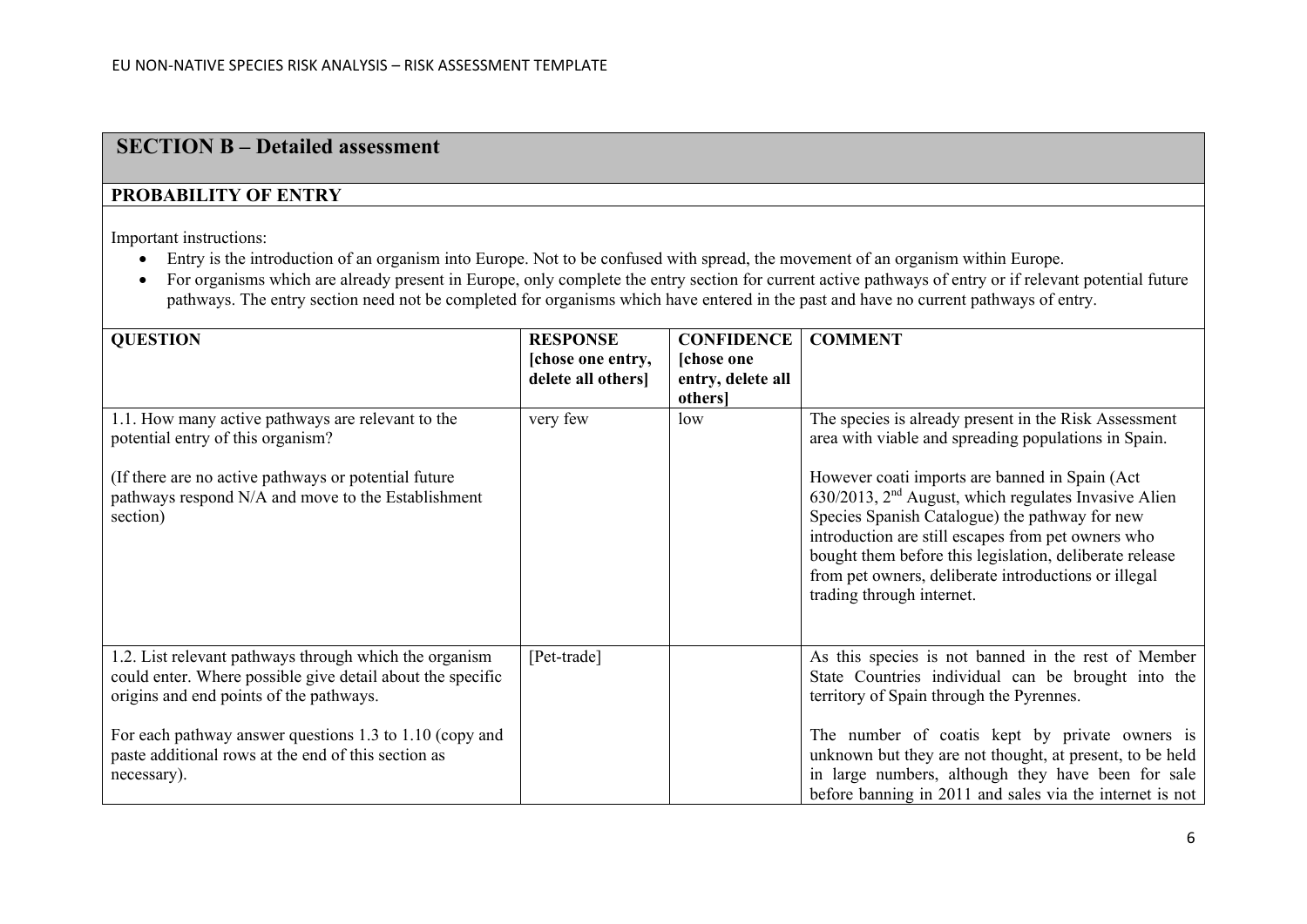|                                                                                                                                                                                                                               |               |     | fully controlled in the Risk Assessment Area.                                                                                                                                                                                                                                                                                                                                                                                                                                                                                                                                                                                                                                                                                                                                                                                                                                                                                                                                                                                                                                             |
|-------------------------------------------------------------------------------------------------------------------------------------------------------------------------------------------------------------------------------|---------------|-----|-------------------------------------------------------------------------------------------------------------------------------------------------------------------------------------------------------------------------------------------------------------------------------------------------------------------------------------------------------------------------------------------------------------------------------------------------------------------------------------------------------------------------------------------------------------------------------------------------------------------------------------------------------------------------------------------------------------------------------------------------------------------------------------------------------------------------------------------------------------------------------------------------------------------------------------------------------------------------------------------------------------------------------------------------------------------------------------------|
|                                                                                                                                                                                                                               |               |     | The origin of the established population in Majorca<br>seems to be due to a single import of about eight<br>individuals as pets, a decade earlier, which were located<br>in a rural hotel, where an escape or release may have<br>occurred (Mayol et al, 2009). Currently, the property no<br>longer holds this species, even though there are at least<br>five or six other animals in private collections in the<br>island. Some of the individual established in nature are<br>due to other isolated escapes. In any case, it should be<br>noted that it is an animal which has been imported<br>rarely into Majorca and has established at least one<br>population, this demonstrates a high capacity to adapt<br>and survive in the natural ecosystems of the island<br>(Mayol et al, 2009).<br>Some other animals are privately kept outside Majorca<br>in the rest of the country. This animal, like other exotic<br>pets, is still nowadays being illegally sold online in<br>Spain.<br>Natural populations could be the source of animals for<br>an illegal trade of the species |
| Pathway name:                                                                                                                                                                                                                 | [Pet-trade]   |     |                                                                                                                                                                                                                                                                                                                                                                                                                                                                                                                                                                                                                                                                                                                                                                                                                                                                                                                                                                                                                                                                                           |
|                                                                                                                                                                                                                               |               |     |                                                                                                                                                                                                                                                                                                                                                                                                                                                                                                                                                                                                                                                                                                                                                                                                                                                                                                                                                                                                                                                                                           |
| 1.3. Is entry along this pathway intentional (e.g. the<br>organism is imported for trade) or accidental (the<br>organism is a contaminant of imported goods)?<br>(If intentional, only answer questions 1.4, 1.9, 1.10, 1.11) | intentional   | low | Import into Spain is banned since 2013 however it can<br>be brought into Spain through the Pyrennes.<br>Intentional release from individuals kept in private<br>collections is also possible.                                                                                                                                                                                                                                                                                                                                                                                                                                                                                                                                                                                                                                                                                                                                                                                                                                                                                             |
|                                                                                                                                                                                                                               |               |     |                                                                                                                                                                                                                                                                                                                                                                                                                                                                                                                                                                                                                                                                                                                                                                                                                                                                                                                                                                                                                                                                                           |
| 1.4. How likely is it that large numbers of the organism<br>will travel along this pathway from the point $(s)$ of origin<br>over the course of one year?                                                                     | very unlikely | low | In any case, it should be noted that it is an animal which<br>has been imported rarely into Majorca and has<br>established at least one population, this demonstrates a                                                                                                                                                                                                                                                                                                                                                                                                                                                                                                                                                                                                                                                                                                                                                                                                                                                                                                                   |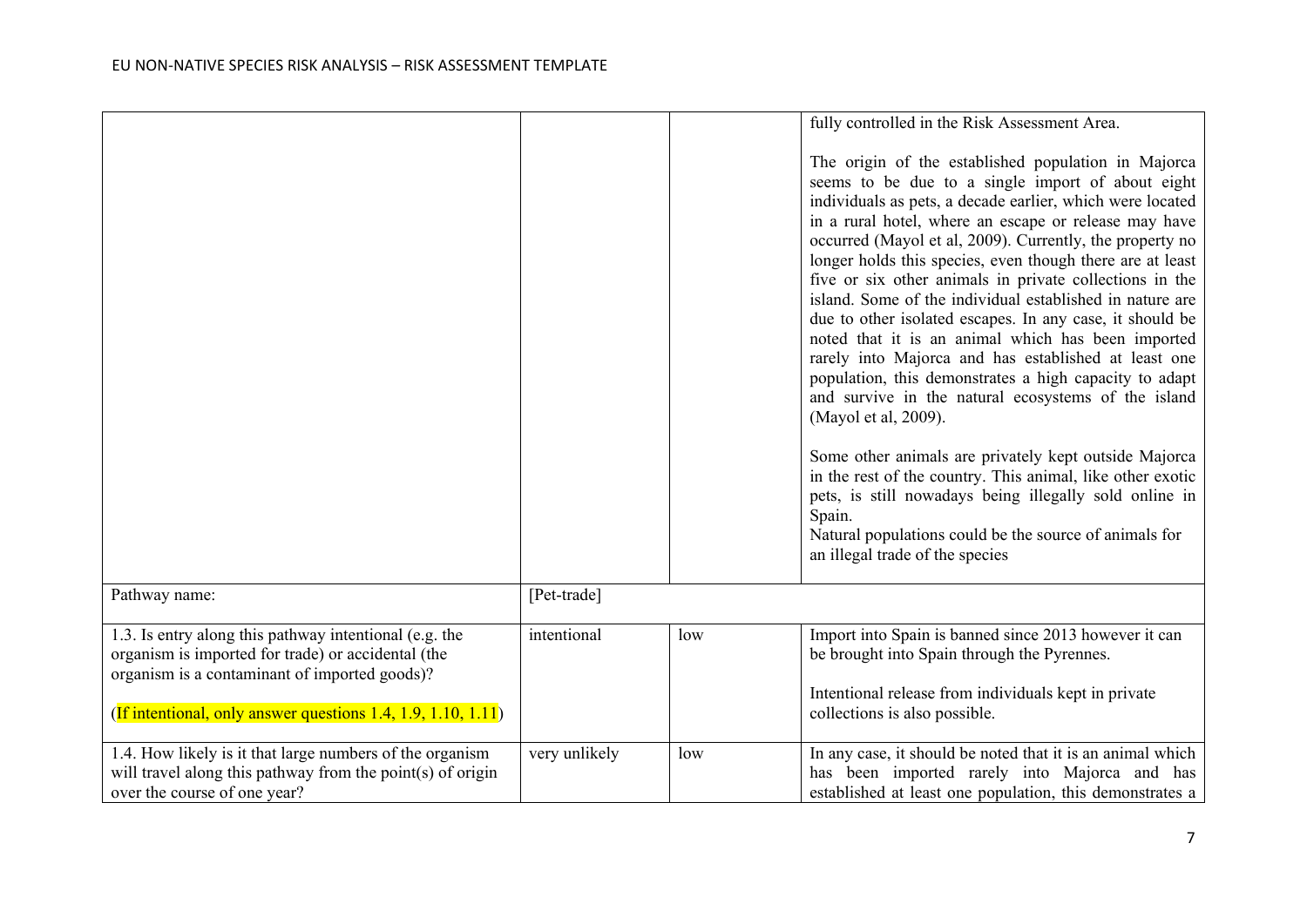| Subnote: In your comment discuss how likely the<br>organism is to get onto the pathway in the first place.                                       |             |      | high capacity to adapt and survive in the natural<br>ecosystems of the island (Mayol et al, 2009).                                                                                                                                                                                                                                      |
|--------------------------------------------------------------------------------------------------------------------------------------------------|-------------|------|-----------------------------------------------------------------------------------------------------------------------------------------------------------------------------------------------------------------------------------------------------------------------------------------------------------------------------------------|
| 1.5. How likely is the organism to survive during passage<br>along the pathway (excluding management practices that<br>would kill the organism)? |             |      |                                                                                                                                                                                                                                                                                                                                         |
| Subnote: In your comment consider whether the organism<br>could multiply along the pathway.                                                      |             |      |                                                                                                                                                                                                                                                                                                                                         |
| 1.6. How likely is the organism to survive existing<br>management practices during passage along the pathway?                                    |             |      |                                                                                                                                                                                                                                                                                                                                         |
| 1.7. How likely is the organism to enter Europe<br>undetected?                                                                                   |             |      |                                                                                                                                                                                                                                                                                                                                         |
| 1.8. How likely is the organism to arrive during the<br>months of the year most appropriate for establishment?                                   |             |      |                                                                                                                                                                                                                                                                                                                                         |
| 1.9. How likely is the organism to be able to transfer from<br>the pathway to a suitable habitat or host?                                        | very likely | high | The origin of the established population in Majorca<br>seems to be due to a single import of about eight<br>individuals as pets, a decade earlier, which were located<br>in a rural hotel, where an escape or release may have<br>occurred (Mayol et al, 2009). This means that natural<br>populations can establish from few founders. |
| 1.10. Estimate the overall likelihood of entry into Europe<br>based on this pathway?                                                             | likely      | high | The species is already present in Spain.                                                                                                                                                                                                                                                                                                |
| End of pathway assessment, repeat as necessary.                                                                                                  |             |      |                                                                                                                                                                                                                                                                                                                                         |
| 1.11. Estimate the overall likelihood of entry into Europe<br>based on all pathways (comment on the key issues that<br>lead to this conclusion). | likely      | high | The principal pathway for entry is escape or release<br>from captivity. The origin of the pathway is considered<br>to be the keeping of the animals in captivity but possible<br>spreading from established population is also possible.                                                                                                |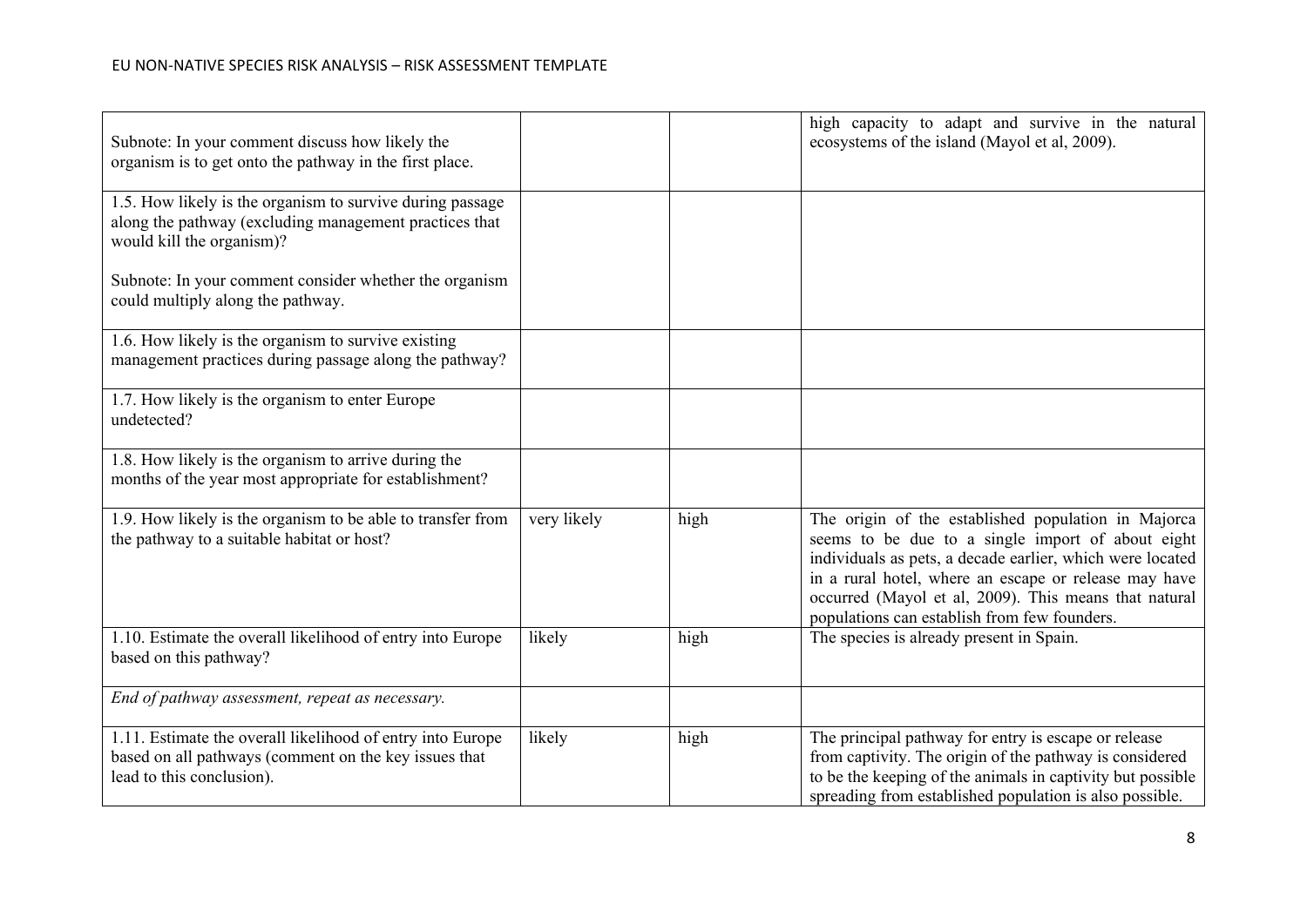$\blacksquare$ 

|  | Control actions are being carried out since 2005. It was<br>found that there was already reproduction in 2006 so<br>that the species should be present from before 2003<br>(Conselleria d'Agricultura, Medi Ambient i<br>Territori. Balearic Island Governement, pers<br>comm). In 2014 there were no captures but in<br>2013 there were 10 animals withdrawn from nature<br>(Conselleria d'Agricultura, Medi Ambient i<br>Territori. Balearic Island Government, pers<br>comm). |
|--|----------------------------------------------------------------------------------------------------------------------------------------------------------------------------------------------------------------------------------------------------------------------------------------------------------------------------------------------------------------------------------------------------------------------------------------------------------------------------------|
|  | Total captures confirmed since 2005 are:<br>2005:2<br>2006: 9<br>2007:1<br>2008:0<br>2009:4<br>$2010$ : no data<br>2011:9<br>2012:7<br>2013:10<br>2014:0                                                                                                                                                                                                                                                                                                                         |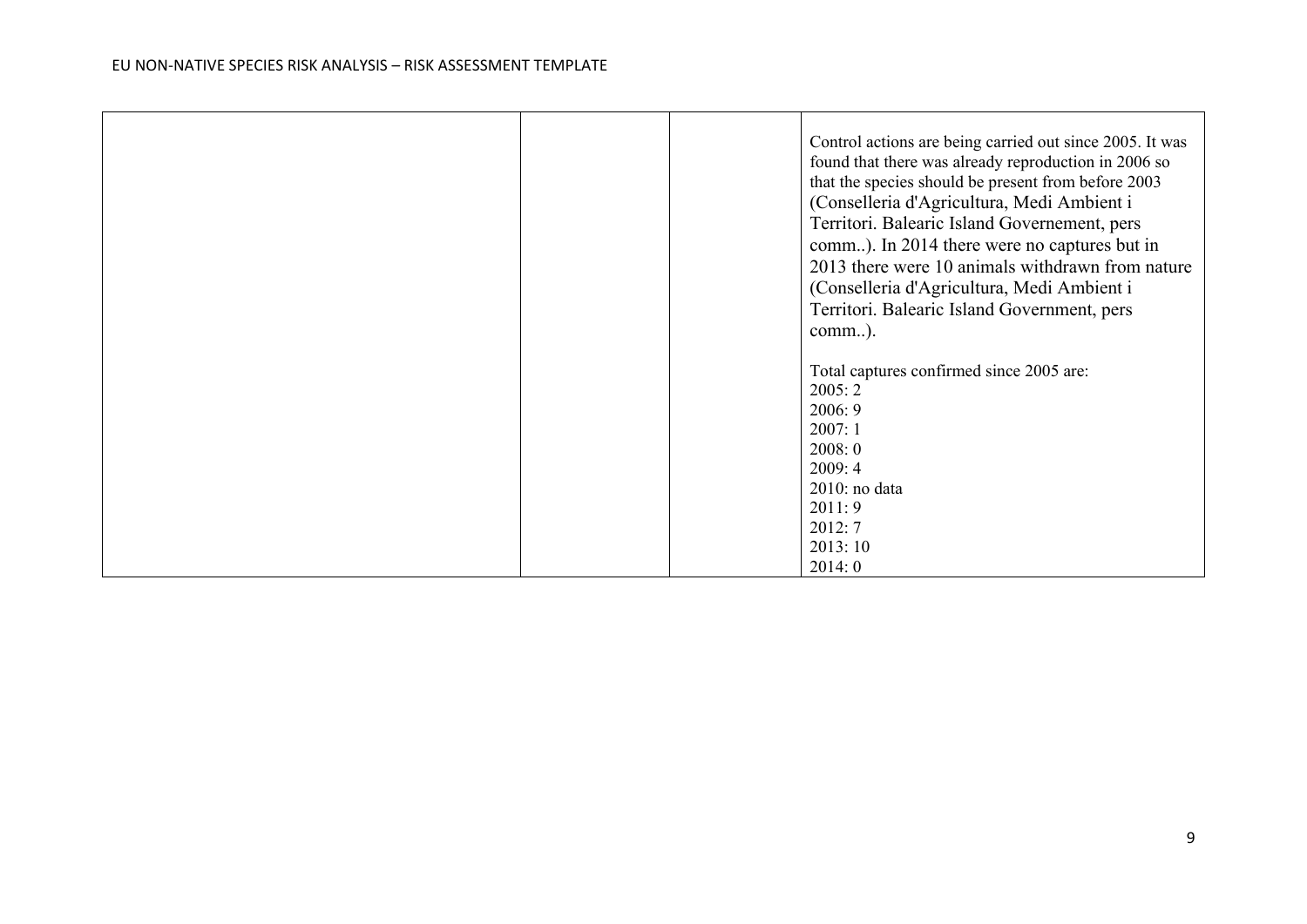## **PROBABILITY OF ESTABLISHMENT**

Important instructions:

• For organisms which are already well established in Europe, only complete questions 1.15 and 1.21 then move onto the spread section. If uncertain, check with the Non-native Species Secretariat.

| <b>QUESTION</b>                                                                                                                                                                                                                                                                                                              | <b>RESPONSE</b> | <b>CONFIDENCE</b> | <b>COMMENT</b>                                                                                                                                                                                                                                                                                                                                                                         |
|------------------------------------------------------------------------------------------------------------------------------------------------------------------------------------------------------------------------------------------------------------------------------------------------------------------------------|-----------------|-------------------|----------------------------------------------------------------------------------------------------------------------------------------------------------------------------------------------------------------------------------------------------------------------------------------------------------------------------------------------------------------------------------------|
| 1.12. How likely is it that the organism will be able to<br>establish in Europe based on the similarity between<br>climatic conditions in Europe and the organism's current<br>distribution?                                                                                                                                 | very likely     | very high         | The species is already established in Spain<br>(Mayol, 2009). As it is localized in Majorca,<br>climatic condition in the Mediterranean area is<br>considered suitable.                                                                                                                                                                                                                |
| 1.13. How likely is it that the organism will be able to<br>establish in Europe based on the similarity between other<br>abiotic conditions in Europe and the organism's current<br>distribution?                                                                                                                            | very likely     | high              | Main factors for a medium sized terrestrial<br>mammal are likely to be biotic and climatic. In<br>Majorca, Ceratonia siliqua and some other fruits<br>are part of their diet (Mayol, 2009). This species is<br>distributed all along the Mediterranean area.                                                                                                                           |
| 1.14. How likely is it that the organism will become<br>established in protected conditions (in which the<br>environment is artificially maintained, such as wildlife<br>parks, glasshouses, aquaculture facilities, terraria,<br>zoological gardens) in Europe?<br>Subnote: gardens are not considered protected conditions | very likely     | very high         | The species is already keeps in wildlife parks,<br>zoological gardens and some private collections.                                                                                                                                                                                                                                                                                    |
| 1.15. How widespread are habitats or species necessary<br>for the survival, development and multiplication of the<br>organism in Europe?                                                                                                                                                                                     | widespread      | very high         | The species lives in Mediterranean forest (Quercus<br>spp. and also). Woodland with dominant evergreen<br>arborescent Quercus, e.g. Quercus<br>alnifolia, Quercus coccifera, Quercus ilex, Quercus<br>rotundifolia, Quercus suber (EUNIS habitat<br>type (code $G2.1$ ).<br>Other species as <i>Ceratonia siliqua</i> is also present.<br>Within the European Union, the Mediterranean |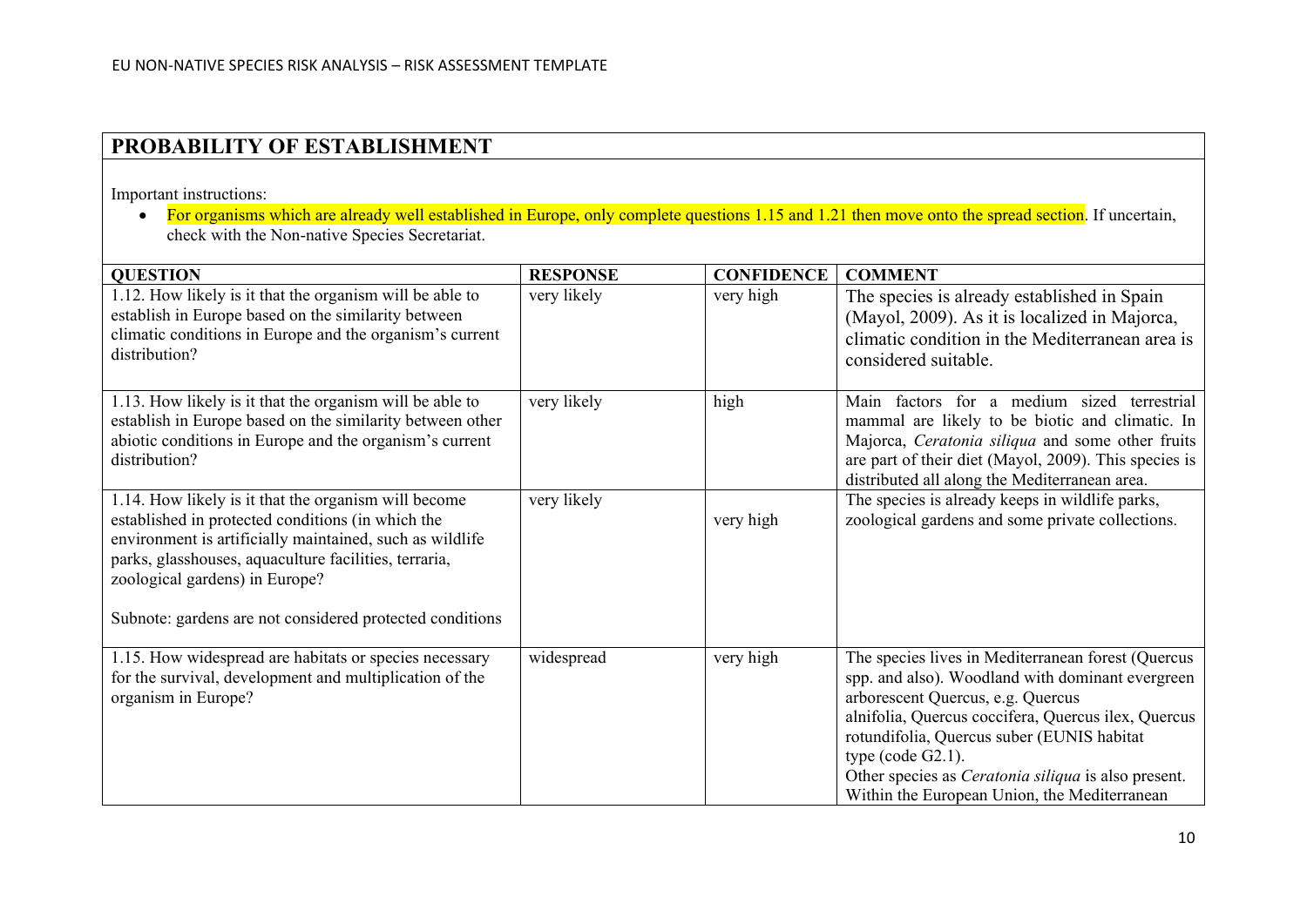|                                                                                                                                                                              |             |      | Region encompasses seven Member States either<br>partially (France, Portugal, Italy, Spain) or<br>completely (Greece, Malta, Cyprus). The<br>Mediterranean region occupies 20.6% of EU<br>territory (EEA, 2008)                                                                                                                                                                                                                                                                                                                                                                                                                                                                                                                                                                                                                                                                                                                                                                                                    |
|------------------------------------------------------------------------------------------------------------------------------------------------------------------------------|-------------|------|--------------------------------------------------------------------------------------------------------------------------------------------------------------------------------------------------------------------------------------------------------------------------------------------------------------------------------------------------------------------------------------------------------------------------------------------------------------------------------------------------------------------------------------------------------------------------------------------------------------------------------------------------------------------------------------------------------------------------------------------------------------------------------------------------------------------------------------------------------------------------------------------------------------------------------------------------------------------------------------------------------------------|
| 1.16. If the organism requires another species for critical<br>stages in its life cycle then how likely is the organism to<br>become associated with such species in Europe? | <b>NA</b>   |      |                                                                                                                                                                                                                                                                                                                                                                                                                                                                                                                                                                                                                                                                                                                                                                                                                                                                                                                                                                                                                    |
| 1.17. How likely is it that establishment will occur despite<br>competition from existing species in Europe?                                                                 | likely      | high | Until a few decades ago wild carnivores in the<br>Balearic Islands were reduced to two species of<br>mustelids: Mustela nivalis Linnaeus, 1766 and<br>Martes martes (Linnaeus, 1758) and a viverid,<br>Genetta genetta (Linnaeus, 1758) (Alcover 1979).<br>Furthermore to these three species feral domestic<br>cats and small packs of feral dogs should cause<br>conflicts with traditional island livestock.<br>Nowadays, two new species joined the list of<br>carnivorous mammals, coati (Nasua nasua<br>(Linnaeus, 1766)) (Alvarez and Mayol 2007)<br>which has naturalized relatively easily on the<br>island of Majorca, and more recently some isolated<br>observations of raccoon -Procyon lotor -<br>(Linnaeus, 1758) (Pinya et al. 2009), resulting in a<br>considerable increase in foreign species.<br>In UK, there may be some competition from<br>badgers (Meles meles) and foxes (Vulpes vulpes)<br>both of which are omnivorous and a similar size<br>but coati can be arboreal and are diurnal. |
| 1.18. How likely is it that establishment will occur despite<br>predators, parasites or pathogens already present in                                                         | very likely | high | Having in mind Nasua nasua size does not seem to<br>exist possible predators in the island. There are                                                                                                                                                                                                                                                                                                                                                                                                                                                                                                                                                                                                                                                                                                                                                                                                                                                                                                              |
| Europe?                                                                                                                                                                      |             |      | no predators to full grown coatis in Majorca                                                                                                                                                                                                                                                                                                                                                                                                                                                                                                                                                                                                                                                                                                                                                                                                                                                                                                                                                                       |
|                                                                                                                                                                              |             |      | (Spain)<br>Possible parasites have not prevented the                                                                                                                                                                                                                                                                                                                                                                                                                                                                                                                                                                                                                                                                                                                                                                                                                                                                                                                                                               |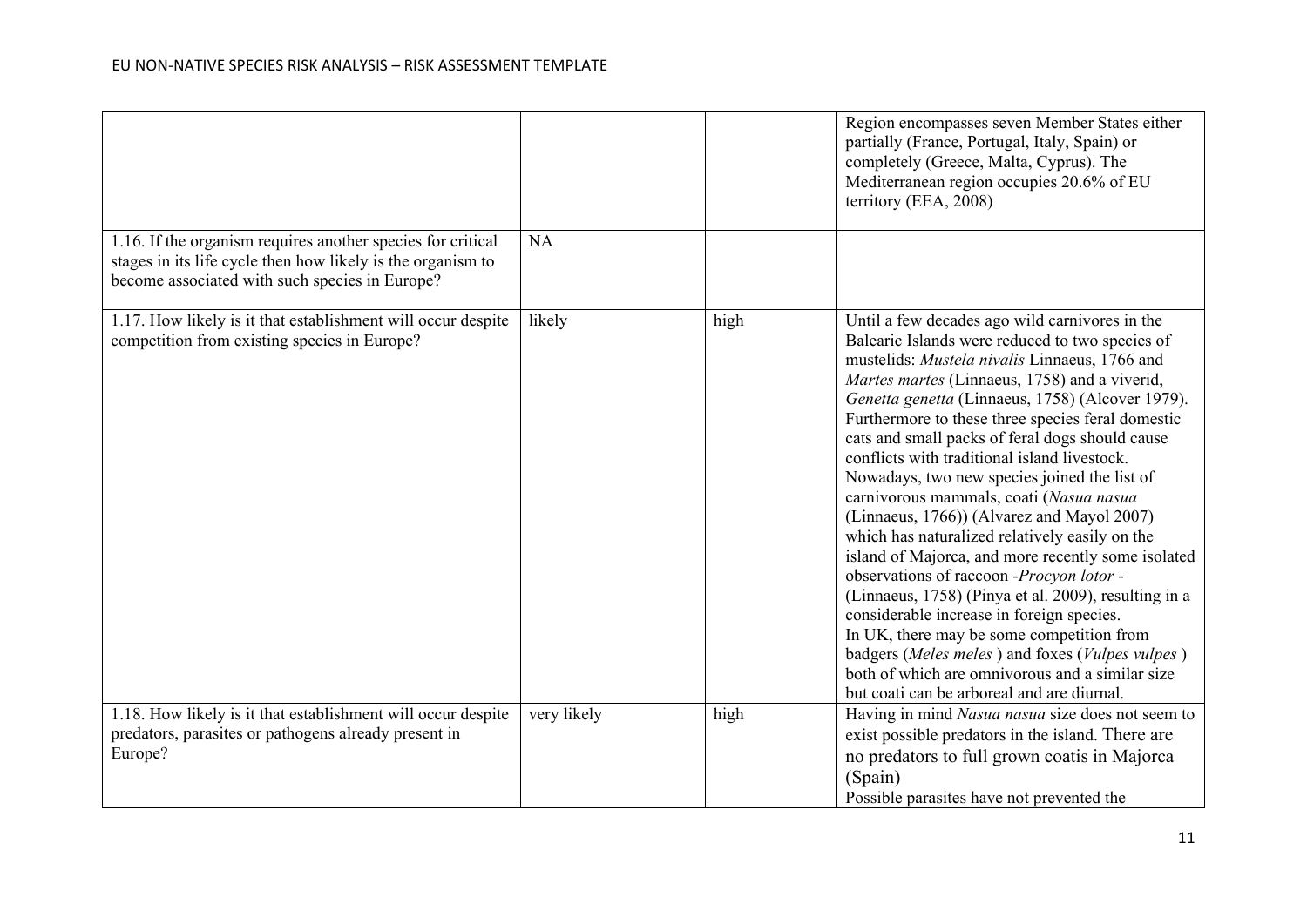|                                                                                                   |        |      | establishment, nor the spread of the animals.<br>Sizes of other mammals present in the island do<br>not seem to be competitive enought.<br>In UK, badgers (Meles meles) and foxes (Vulpes<br><i>vulpes</i> ) are the only native species that might try<br>and take the adults but the similar size with Nasua<br>nasua (3.5 - 5.6 kg; Russell 1984) would make this<br>unlikely. There could be predation of juveniles as<br>they are born very poorly developed (100-180 gm;<br>Russell 1984), are kept in nests in trees at first,<br>joining female troops at 5-6 weeks old (Hass<br>$2002$ ).                                               |
|---------------------------------------------------------------------------------------------------|--------|------|--------------------------------------------------------------------------------------------------------------------------------------------------------------------------------------------------------------------------------------------------------------------------------------------------------------------------------------------------------------------------------------------------------------------------------------------------------------------------------------------------------------------------------------------------------------------------------------------------------------------------------------------------|
| 1.19. How likely is the organism to establish despite<br>existing management practices in Europe? | likely | high | At least 42 individuals have been captured in the<br>Serra de Tramuntana Area, Majorca, from 2005-<br>2014 (Conselleria d'Agricultura, Medi Ambient i<br>Territori. Balearic Island Government,<br>pers<br>comm).<br>2005:2<br>2006:9<br>2007:1<br>2008:0<br>2009:4<br>$2010$ : no data<br>2011:9<br>2012: 7<br>2013:10<br>2014: 0<br>The number of observations has been reduced, and<br>the last confirmed breeding citation is from two<br>ago (Conselleria d'Agricultura, Medi<br>years<br>Ambient i Territori. Balearic Island Government,<br>pers comm). Many warnings come from naturalists<br>and hikers, most of them more aware of the |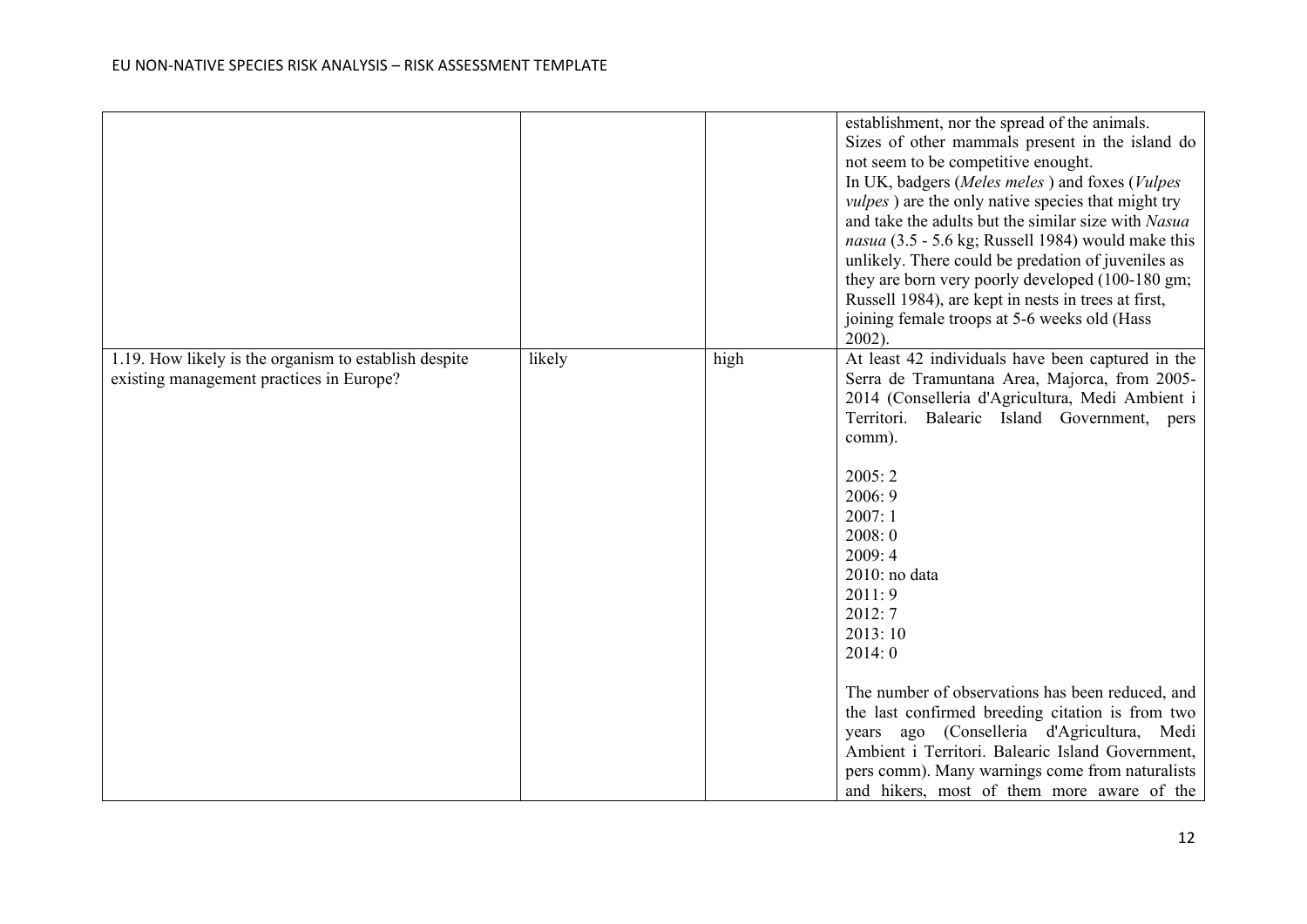|                                                                                                                                    |        |      | environmental problems than rural population or<br>private owners (Mayol, 2009).<br>Since 2010 Balearic Island Government have a<br>specific unit (Wildlife Control Unit) which<br>performs an intense tracking and capture of<br>wildlife invasive species. Hence the greater                                                                                                                                                                                                                                                                                                                                                                                                                                                                      |
|------------------------------------------------------------------------------------------------------------------------------------|--------|------|-----------------------------------------------------------------------------------------------------------------------------------------------------------------------------------------------------------------------------------------------------------------------------------------------------------------------------------------------------------------------------------------------------------------------------------------------------------------------------------------------------------------------------------------------------------------------------------------------------------------------------------------------------------------------------------------------------------------------------------------------------|
|                                                                                                                                    |        |      | number of captures.<br>The most common direct control measure is<br>trapping with life traps.                                                                                                                                                                                                                                                                                                                                                                                                                                                                                                                                                                                                                                                       |
| 1.20. How likely are management practices in Europe to<br>facilitate establishment?                                                |        |      | <b>NA</b>                                                                                                                                                                                                                                                                                                                                                                                                                                                                                                                                                                                                                                                                                                                                           |
| 1.21. How likely is it that biological properties of the<br>organism would allow it to survive eradication campaigns<br>in Europe? | likely | high | They are very elusive animals that are difficult to<br>locate. Usually the specimens that we have been<br>captured in Majorca have been located thanks to<br>alerts (Conselleria d'Agricultura, Medi Ambient i<br>Territori. Balearic Island Government, pers<br>comm).                                                                                                                                                                                                                                                                                                                                                                                                                                                                             |
| 1.22. How likely are the biological characteristics of the<br>organism to facilitate its establishment?                            | likely | high | Nasua nasua is omnivorous, eating predominantly<br>invertebrates and fruit (Gompper and Decker,<br>1998). The consumption of vertebrates has been<br>noted, but is never common (Beisiegel, 2001;<br>Bisbal, 1986; Gompper, 1996; Kaufmann, 1962;<br>Russell, 1982; Schaller, 1983). It is essentially<br>diurnal in its activities. Adult males are solitary,<br>while females and immature males travel in groups<br>up to 30 individuals (Crespo, 1982; Emmons,<br>1990; Schaller, 1983).<br>Low ground habitats are preferred by the coati<br>genus Nasua, which has been described as<br>opportunistically omnivorous (Kaufmann, 1962;<br>Kaufmann et al., 1976) because of its dietary<br>composition: they eat diverse kinds of prey such as |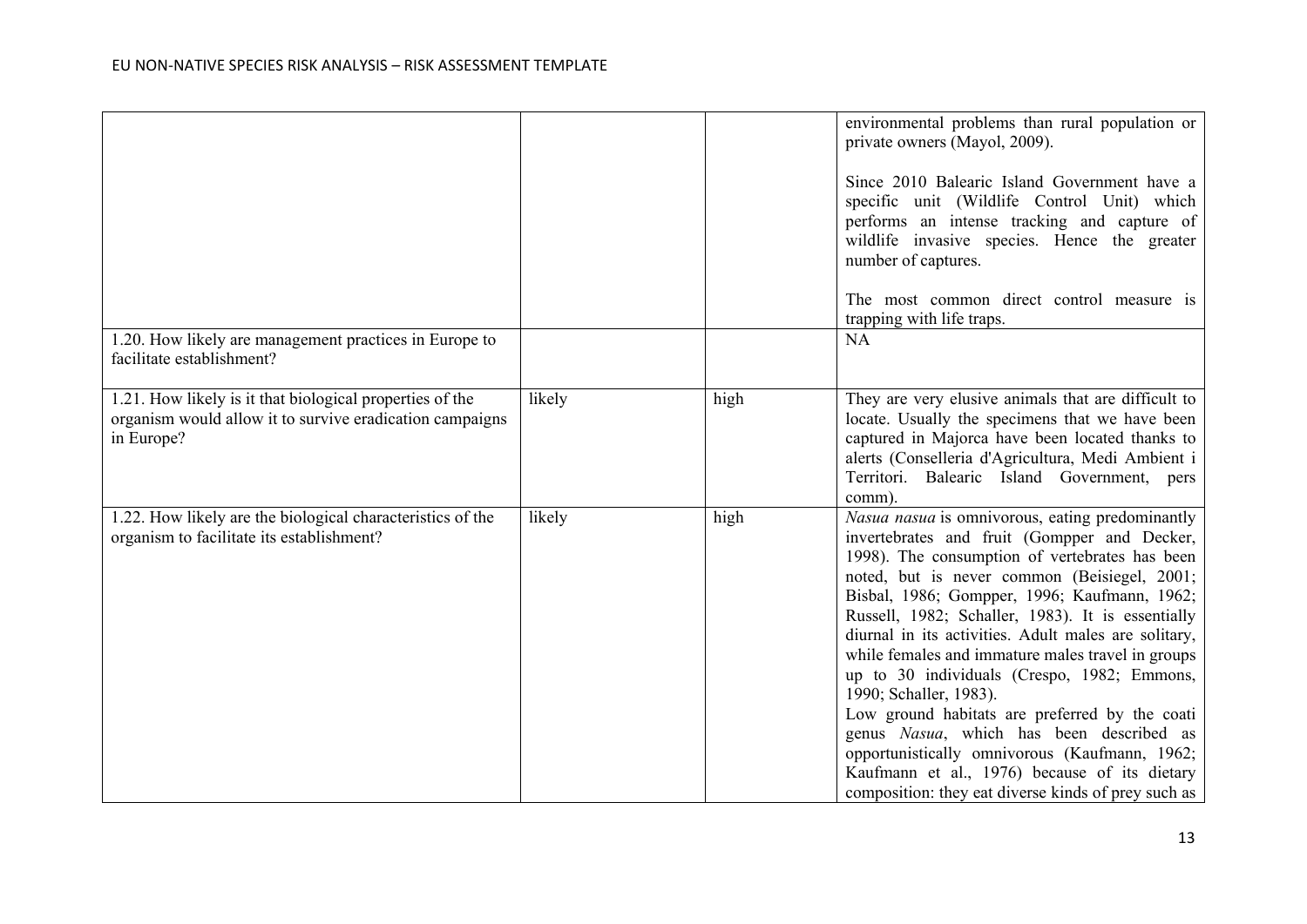|                                                                                                |        |      | insects, spiders, land crabs, snails, amphibians,<br>rodents and a wide variety of fruits (Russell,<br>1982).<br>Mayol et al. (2009) have found that in Majorca<br>Ceratonia siliqua is part of their diet, and they<br>have also been seen risen to fruit trees.<br>Females spend 5-6 weeks in the nests and have 1-7<br>pups (but typically 3-4) which they then bring<br>down to join the group (Beisiegel 2001, Favaron et<br>al. 2014, Rodrigues da Paz et al. 2012, Russell<br>1981).<br>The origin of the established population in<br>Majorca seems to be due to a single import of<br>about eight individuals as pets, a decade earlier,<br>which were located in a rural hotel, where an<br>escape or release may have occurred (Mayol et al,<br>2009). This means that natural populations can<br>establish from few founders.                                             |
|------------------------------------------------------------------------------------------------|--------|------|---------------------------------------------------------------------------------------------------------------------------------------------------------------------------------------------------------------------------------------------------------------------------------------------------------------------------------------------------------------------------------------------------------------------------------------------------------------------------------------------------------------------------------------------------------------------------------------------------------------------------------------------------------------------------------------------------------------------------------------------------------------------------------------------------------------------------------------------------------------------------------------|
| 1.23. How likely is the capacity to spread of the organism<br>to facilitate its establishment? | likely | high | Home ranges small in tropical forests $(0.35 \text{ to } 0.45)$<br>sq km) (Kaufmann 1962) but larger to the north of<br>their range (to 22.4 sq km for troops and 10.7 sq<br>km for solitary males (Haas 2002) which might be<br>expected to be more similar to that in introduced<br>suboptimum habitat.<br>Clearly coati (Nasua narica) are capable of<br>extensive movements such that dispersal of 10s of<br>kilometres would not be unexpected (NatureServe<br>2009).<br>Coatis can travel around 2kms a day so they can<br>travel between islands of vegetation and to new<br>areas quickly. In low lying deciduous forests the<br>population density can be as low as 6.2 individuals<br>per km <sup>2</sup> and in tall galley forests it usually is about<br>13 individuals per km <sup>2</sup> (IUCN 2008). Coatis can<br>live in numerous types of environments, they have |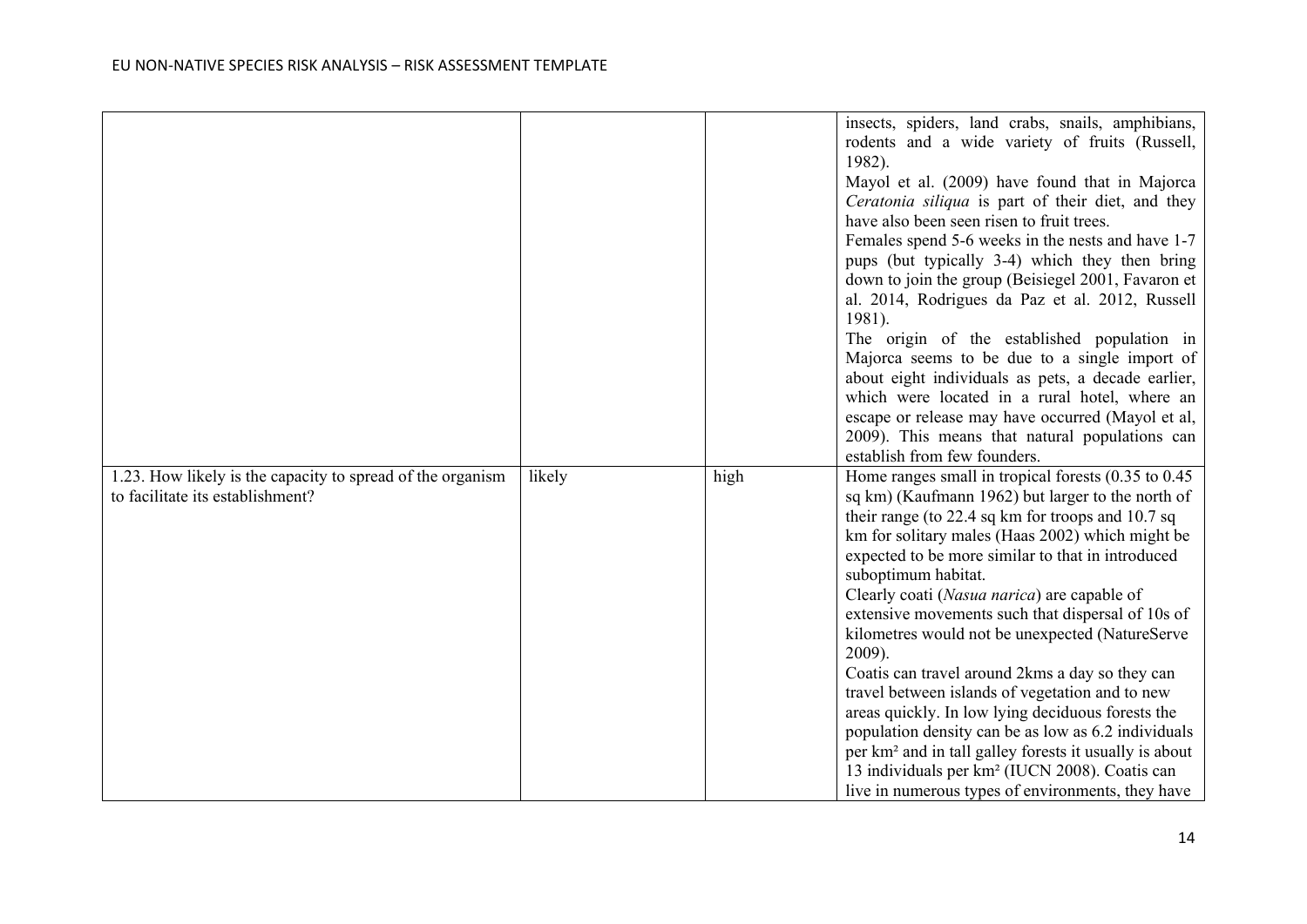|                                                                                                                                                                                          |                   |           | been found in; closed in, deciduous and evergreen<br>forests, riverine gallery and cloud forests,<br>rainforest, Gran Chaco, dry scrub forest and<br>savannah. They can utilise primary or secondary<br>forest and they can travel between vegetation<br>islands in areas that have been logged, they are<br>also very comfortable living in close proximity to<br>humans and use human garbage as a source of<br>food (Alves-Costa & Eterovick 2007, Beisiegel<br>2001, IUCN 2008, Gompper & Decker 1998).                                                               |
|------------------------------------------------------------------------------------------------------------------------------------------------------------------------------------------|-------------------|-----------|---------------------------------------------------------------------------------------------------------------------------------------------------------------------------------------------------------------------------------------------------------------------------------------------------------------------------------------------------------------------------------------------------------------------------------------------------------------------------------------------------------------------------------------------------------------------------|
| 1.24. How likely is the adaptability of the organism to<br>facilitate its establishment?                                                                                                 | likely            | high      | Coatis live in a wide range of habitats,<br>Neotropical, deciduous forests, evergreen, old<br>growth and secondary forests; they adapt well to<br>anthropogenic influences and can become<br>established in disturbed areas. They live in<br>relatively stable temperature climes, minimum 3°C<br>to maximum 29 $\rm{^{\circ}C}$ with an average of 18 $\rm{^{\circ}C}$ -20 $\rm{^{\circ}C}$<br>(Beisiegel 2001)<br>Coatis thrive also in disturbed areas, they are able<br>to adapt well to human influences and interact with<br>humans (Alves-Costa & Eterovick 2007). |
| 1.25. How likely is it that the organism could establish<br>despite low genetic diversity in the founder population?                                                                     | very likely       | high      | The origin of the established population in<br>Majorca seems to be due to a single import of<br>about eight individuals as pets, a decade earlier,<br>which were located in a rural hotel, where an<br>escape or release may have occurred (Mayol et al,<br>2009). This means that natural populations can<br>establish from few founders.                                                                                                                                                                                                                                |
| 1.26. Based on the history of invasion by this organism<br>elsewhere in the world, how likely is to establish in<br>Europe? (If possible, specify the instances in the<br>comments box.) | likely            | very high | Releasing captive coatis is thought to be behind<br>the recent Majorca and Cambria UK populations.                                                                                                                                                                                                                                                                                                                                                                                                                                                                        |
| 1.27. If the organism does not establish, then how likely is<br>it that transient populations will continue to occur?                                                                    | moderately likely | medium    | In UK there were a number of sightings of coati in<br>the Lake District from 2004 to 2006. At least 3                                                                                                                                                                                                                                                                                                                                                                                                                                                                     |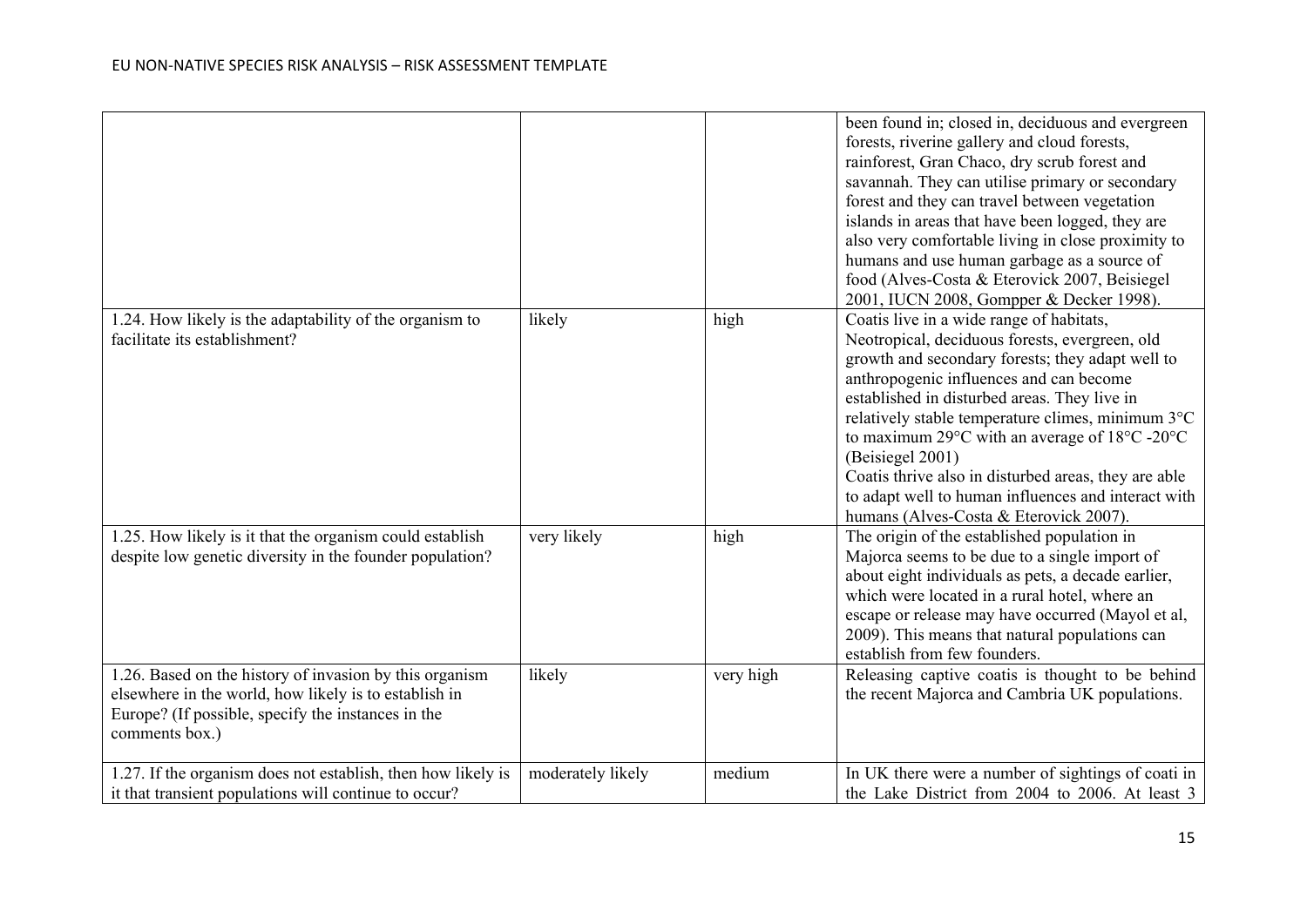|                                                         |        |      | animals were accounted for; one tranquilized in     |
|---------------------------------------------------------|--------|------|-----------------------------------------------------|
| Subnote: Red-eared Terrapin, a species which cannot re- |        |      | Lindale (2006), one shot near Barrow in Furness     |
| produce in GB but is established because of continual   |        |      | (2005), one captured in a chicken pen in            |
| release, is an example of a transient species.          |        |      | Haverthwaite (2004) (Baker, S. (2011). The origin   |
|                                                         |        |      | is unconfirmed but they are all within 10km of the  |
|                                                         |        |      | South Lakes Wild Animal Park, which had a large     |
|                                                         |        |      | colony. Widely kept in captivity worldwide with     |
|                                                         |        |      | ISIS members holding over 1100 (ISIS 2009). In      |
|                                                         |        |      | addition to those killed or captured from the Lake  |
|                                                         |        |      | District, coati have been recorded out of captivity |
|                                                         |        |      | in England and Wales at least 7 times between       |
|                                                         |        |      | 1970 and May 2006 (Baker 2008).                     |
|                                                         |        |      | Risk of new introduction will continue to remain if |
|                                                         |        |      | allowed trading as a pet.                           |
| 1.28. Estimate the overall likelihood of establishment  | likely | high | The species already established in Majorca          |
| (mention any key issues in the comment box).            |        |      | (Spain).                                            |
|                                                         |        |      | It is included as a game species, raids have been   |
|                                                         |        |      | organized, including training program of hunting    |
|                                                         |        |      | dogs because although gregarious and diurnal, the   |
|                                                         |        |      | coati is elusive (Salgado, 2015).                   |
|                                                         |        |      |                                                     |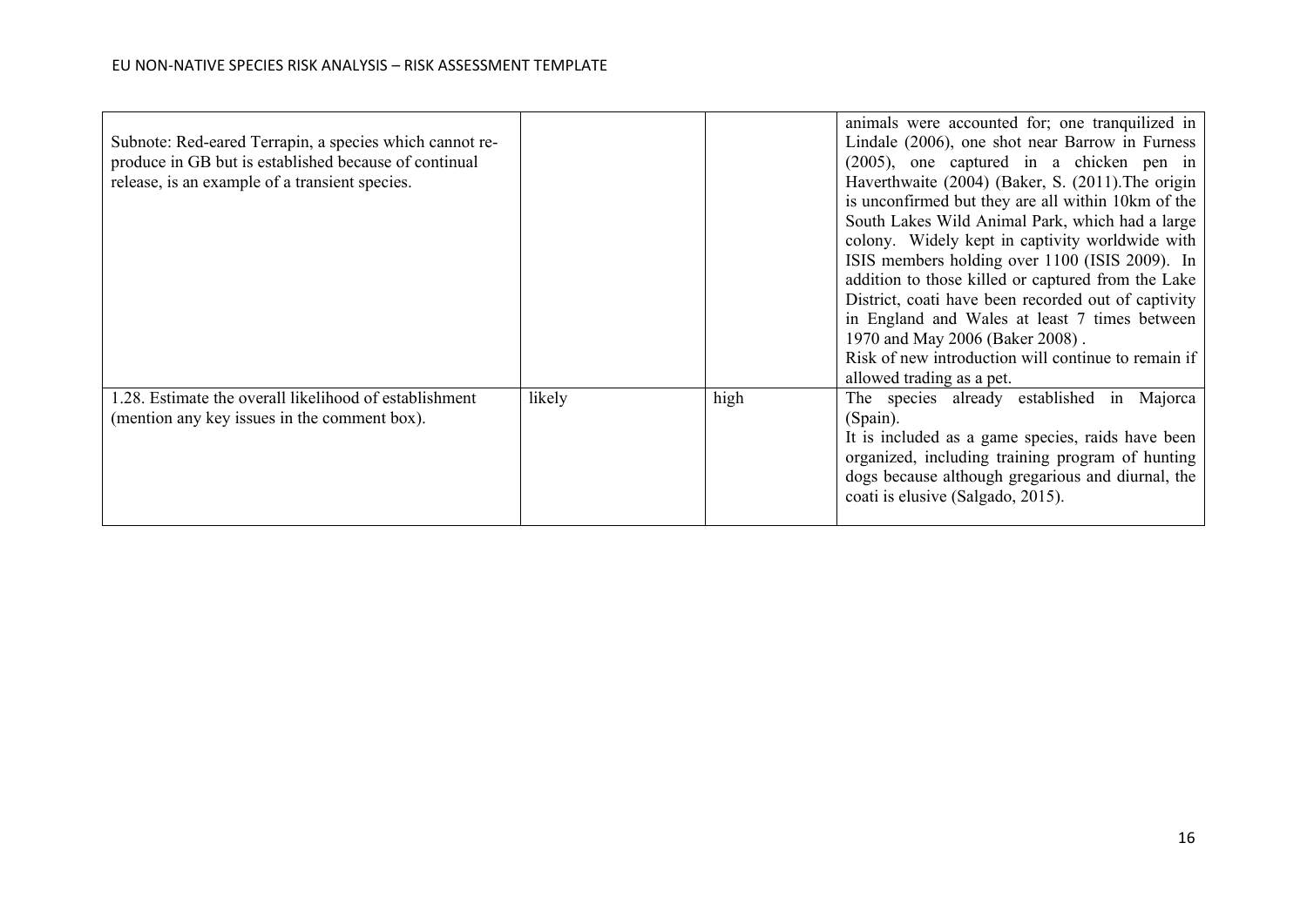# **PROBABILITY OF SPREAD**

Important notes:

• Spread is defined as the expansion of the geographical distribution of a pest within an area.

| <b>QUESTION</b>                                                                                                                                                        | <b>RESPONSE</b>      | <b>CONFIDENCE</b> | <b>COMMENT</b>                                                                                                                                                                                                                                                                                                                                                                                                                                                                                                                                                                                                                                        |
|------------------------------------------------------------------------------------------------------------------------------------------------------------------------|----------------------|-------------------|-------------------------------------------------------------------------------------------------------------------------------------------------------------------------------------------------------------------------------------------------------------------------------------------------------------------------------------------------------------------------------------------------------------------------------------------------------------------------------------------------------------------------------------------------------------------------------------------------------------------------------------------------------|
|                                                                                                                                                                        |                      |                   |                                                                                                                                                                                                                                                                                                                                                                                                                                                                                                                                                                                                                                                       |
| 2.1. How important is the expected spread of this<br>organism in Europe by natural means? (Please list and<br>comment on the mechanisms for natural spread.)           | minor                | high              | Records collected until now are located in islands<br>(Majorca, UK). This could possible minimise<br>spreading.                                                                                                                                                                                                                                                                                                                                                                                                                                                                                                                                       |
| 2.2. How important is the expected spread of this<br>organism in Europe by human assistance? (Please list and<br>comment on the mechanisms for human-assisted spread.) | moderate             | high              | The coati has become a semi-common pet in<br>Europe but accidental or purposeful releases of<br>coatis have been on the rise, releasing captive<br>coatis is thought to be behind the recent Majorca<br>and UK populations.<br>Widely kept in captivity with zoos that are ISIS<br>members holding over 1100 (ISIS 2009).                                                                                                                                                                                                                                                                                                                             |
| 2.3. Within Europe, how difficult would it be to contain<br>the organism?                                                                                              | with some difficulty | very high         | This would depend on the area of spread. This animal<br>is elusive so it is difficult to localize. In Majorca it<br>seems to be controlled but since first record in 2005<br>the population still remains. The Majorca government<br>has issued fliers alerting people to the coati and to call<br>and report sightings of the pest. Mayority of the<br>records have been made thanks to these kind of alerts<br>(Conselleria d'Agricultura, Medi Ambient i Territori.<br>Balearic Island Government, pers comm.). If a new<br>population will establish in Mediterranean forest in<br>the Iberian peninsula it will be more difficult to<br>contain. |
| 2.4. Based on the answers to questions on the potential for                                                                                                            | [All Mediterranean   | high              | See answers to questions 4 and 5 of EU CHAPPEAU                                                                                                                                                                                                                                                                                                                                                                                                                                                                                                                                                                                                       |
| establishment and spread in Europe, define the area<br>endangered by the organism.                                                                                     | countries]           |                   |                                                                                                                                                                                                                                                                                                                                                                                                                                                                                                                                                                                                                                                       |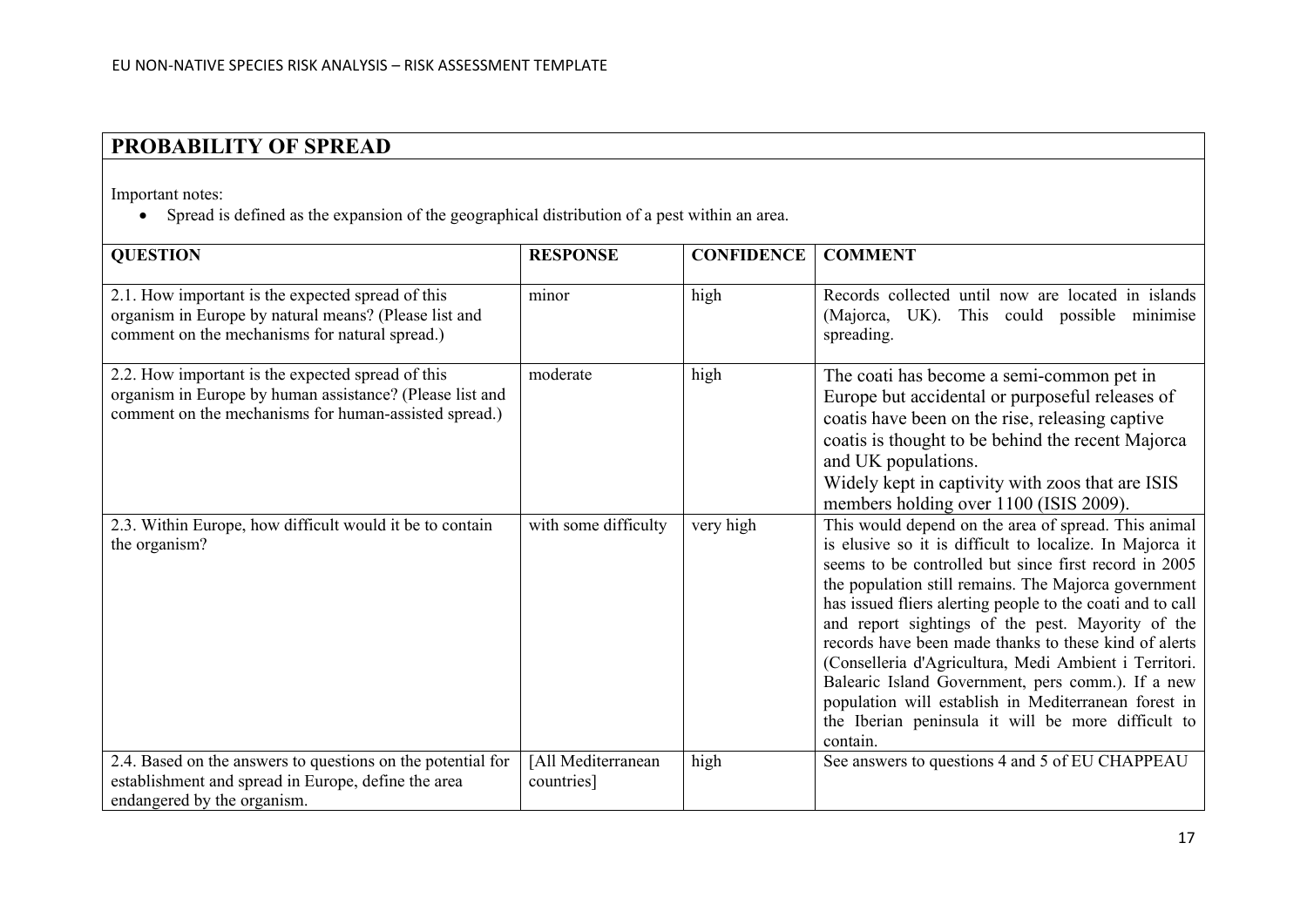| 2.5. What proportion $(\%)$ of the area/habitat suitable for<br>establishment (i.e. those parts of Europe were the species<br>could establish), if any, has already been colonised by the<br>organism? | $0 - 10$  | high   |                                                                                                                                                                                                                                                                                                                                                                                                                                                                                                         |
|--------------------------------------------------------------------------------------------------------------------------------------------------------------------------------------------------------|-----------|--------|---------------------------------------------------------------------------------------------------------------------------------------------------------------------------------------------------------------------------------------------------------------------------------------------------------------------------------------------------------------------------------------------------------------------------------------------------------------------------------------------------------|
| 2.6. What proportion (%) of the area/habitat suitable for<br>establishment, if any, do you expect to have been invaded<br>by the organism five years from now (including any<br>current presence)?     | $0 - 10$  | low    | Actual population is located in an island and control<br>program is ongoing. Possible new introductions could<br>happen from private owner releases. Measuring the<br>area where records of the species have occurred<br>suppose around 350 km <sup>2</sup> (Conselleria d'Agricultura,<br>Medi Ambient i Territori. Balearic Island Government<br>data)                                                                                                                                                |
| 2.7. What other timeframe (in years) would be appropriate<br>to estimate any significant further spread of the organism<br>in Europe? (Please comment on why this timeframe is<br>chosen.)             | 10        | medium | Depending on the results of the control program and<br>on the number of animals sold as pets.                                                                                                                                                                                                                                                                                                                                                                                                           |
| 2.8. In this time frame what proportion $(\%)$ of the<br>endangered area/habitat (including any currently occupied<br>areas/habitats) is likely to have been invaded by this<br>organism?              | $33 - 67$ | medium | Most of the records collected in Majorca (Spain) are<br>located in Natura 2000 sites (ZEPA D'Alfabia a<br>Biniarroi: ES000044; LIC: Puig d'Alaró -Puig de<br>S'Alcadena ES5310090; Cimals de la Serra<br>ES5310027) and very close to some other sites.<br>This animal is very elusive and very difficult to<br>localize ,the management in these kind of habitat is<br>complicated.                                                                                                                    |
| 2.9. Estimate the overall potential for future spread for<br>this organism in Europe (using the comment box to<br>indicate any key issues).                                                            | slowly    | high   | They also present dispersal behaviour (Gompper,<br>1997; Alves-Costa, 1998; McFadden,<br>$2004$ ).<br>However, their dispersal distance is usually small,<br>with their home range including or being close to their<br>birth area (Costa et al, 2009). This species spread<br>from its actual nucleus in Majorca is very dificult but<br>uncertainty is high due to possible new introductions<br>from deliberate releases from private owners or<br>private collection as it has happened in Majorca. |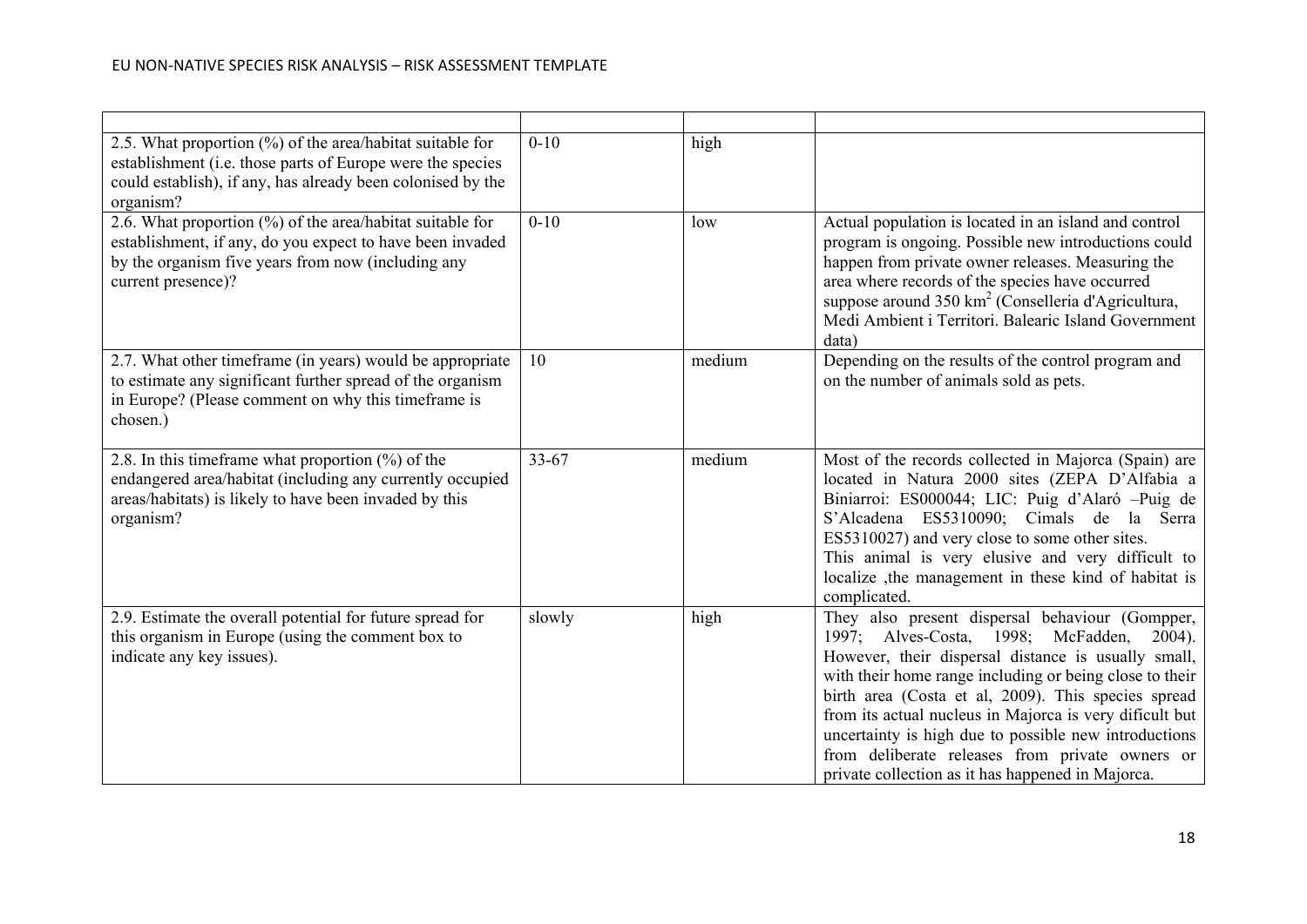## **PROBABILITY OF IMPACT**

Important instructions:

- When assessing potential future impacts, climate change should not be taken into account. This is done in later questions at the end of the assessment.
- Where one type of impact may affect another (e.g. disease may also cause economic impact) the assessor should try to separate the effects (e.g. in this case note the economic impact of disease in the response and comments of the disease question, but do not include them in the economic section).
- Note questions 2.10-2.14 relate to economic impact and 2.15-2.21 to environmental impact. Each set of questions starts with the impact elsewhere in the world, then considers impacts in Europe separating known impacts to date (i.e. past and current impacts) from potential future impacts. Key words are in bold for emphasis.

| <b>QUESTION</b>                                                                                                                                       | <b>RESPONSE</b> | <b>CONFIDENCE</b> | <b>COMMENTS</b>                                                                                                                                                                                                                                                                                                                                                                                                                                                                                                                                                                                                  |
|-------------------------------------------------------------------------------------------------------------------------------------------------------|-----------------|-------------------|------------------------------------------------------------------------------------------------------------------------------------------------------------------------------------------------------------------------------------------------------------------------------------------------------------------------------------------------------------------------------------------------------------------------------------------------------------------------------------------------------------------------------------------------------------------------------------------------------------------|
| 2.10. How great is the economic loss caused by the<br>organism within its existing geographic range, including<br>the cost of any current management? | major           | high              | May occasionally eat cultivated crops (Russell 1984)<br>and experience in the UK shows they can predate<br>domestic poultry (Baker, S., 2011). Other species of this<br>gender, Nasua narica, produced losses on corn fields in<br>Venezuela (Romero et al 2006). Losses from coatis<br>were 7% on average, equivalent to $77\text{kg} \cdot \text{ha-1}$ . Nasua<br><i>narica</i> is considered an agricultural pest (Ibarra et al<br>2011)<br>Nasua nasua, among others, is one of the most cited<br>species listed as nocive in São Martinho da Serra<br>(Brasil) causing damages to plantations and breeding |
|                                                                                                                                                       |                 |                   | (Rodrigues et al., 2014)<br>Conflicts between wildlife and agricultural production<br>are a recurring theme nowadays.                                                                                                                                                                                                                                                                                                                                                                                                                                                                                            |
| 2.11. How great is the economic cost of the organism                                                                                                  | minor           | medium            | We are not able to quantify the economic cost. Majorca                                                                                                                                                                                                                                                                                                                                                                                                                                                                                                                                                           |
| currently in Europe excluding management costs (include                                                                                               |                 |                   | population is located in the range mountain of                                                                                                                                                                                                                                                                                                                                                                                                                                                                                                                                                                   |
| any past costs in your response)?                                                                                                                     |                 |                   | Tramuntana. There have not been data of direct impact<br>on orchard however they have been seen risen to fruit                                                                                                                                                                                                                                                                                                                                                                                                                                                                                                   |
|                                                                                                                                                       |                 |                   | trees (Mayol, 2009). One possibility is that they find                                                                                                                                                                                                                                                                                                                                                                                                                                                                                                                                                           |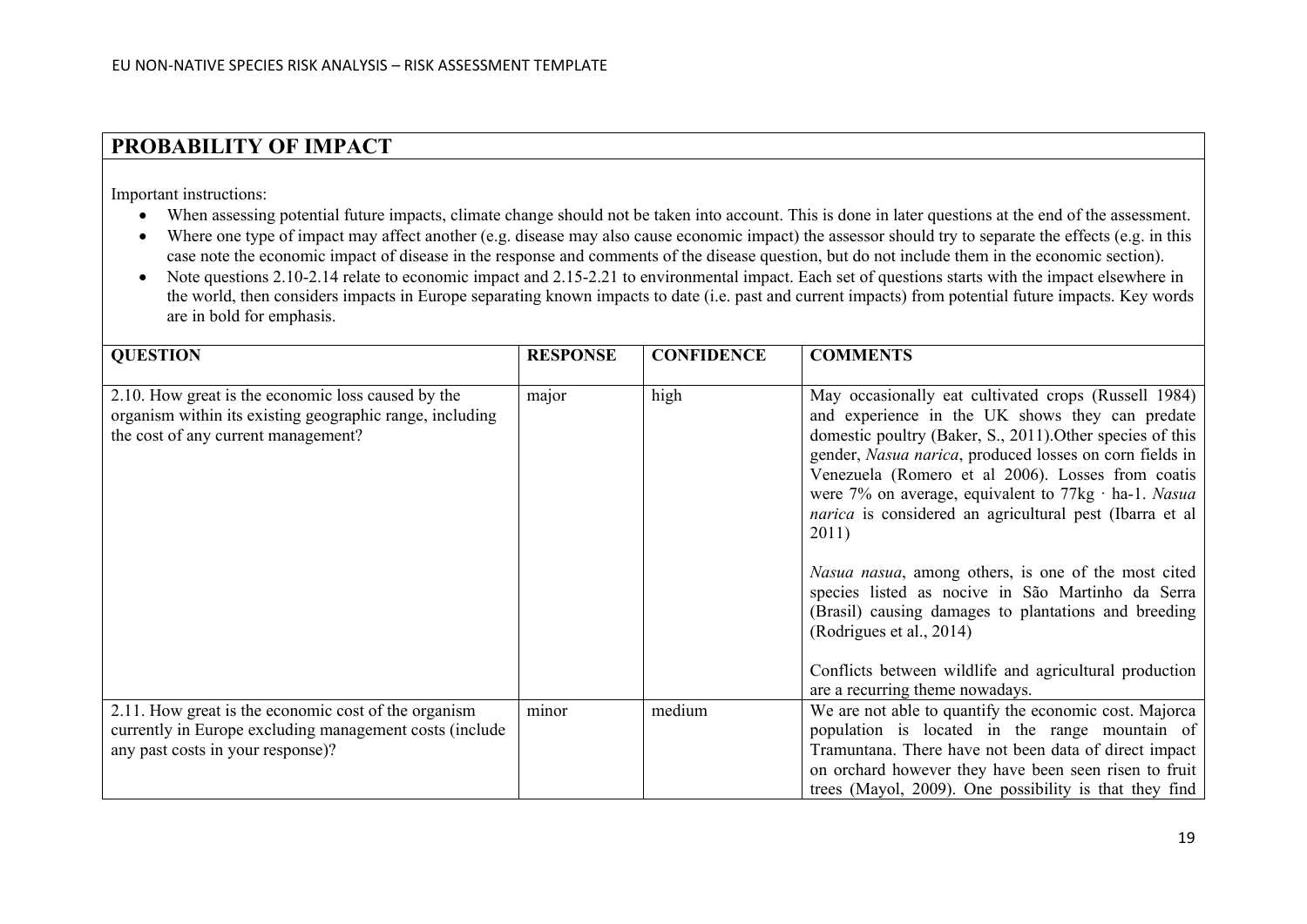|                                                                                                                                                    |          |        | enough food in natural areas not needing look for food<br>near populated areas. Ferreira et al (2013) observations<br>demonstrate that coatis can use alternative food<br>resources that are abundant and close to the area they<br>explore.<br>In any case economic cost on ecosystems services is<br>difficult to evaluate, but this species is located in<br>Majorca in a Red Natura site.                                                                                                                                                                                                                                                                                                                                                                                                                                                                                                                                                                                                                                                                                                                                                             |
|----------------------------------------------------------------------------------------------------------------------------------------------------|----------|--------|-----------------------------------------------------------------------------------------------------------------------------------------------------------------------------------------------------------------------------------------------------------------------------------------------------------------------------------------------------------------------------------------------------------------------------------------------------------------------------------------------------------------------------------------------------------------------------------------------------------------------------------------------------------------------------------------------------------------------------------------------------------------------------------------------------------------------------------------------------------------------------------------------------------------------------------------------------------------------------------------------------------------------------------------------------------------------------------------------------------------------------------------------------------|
| 2.12. How great is the economic cost of the organism<br>likely to be in the future in Europe excluding management<br>costs?                        | moderate | low    | Is difficult to know but possible new introductions may<br>occur. They are able to impact on plantations and<br>breeding in native area so depending in the area of<br>introduction cost could be higher.                                                                                                                                                                                                                                                                                                                                                                                                                                                                                                                                                                                                                                                                                                                                                                                                                                                                                                                                                 |
| 2.13. How great are the economic costs associated with<br>managing this organism currently in Europe (include any<br>past costs in your response)? | minor    | medium | According to the COFIB (Consortium for the Recovery<br>of the Fauna of the Balearic Islands) from 2011 to 2014,<br>26 coatis were captured in Majorca. The total working<br>days during that period for the coati are 200 to catch 26<br>coatis. Obtaining an index that tells us the number of<br>catches taken by day of work (26 coatis / 200 wages) =<br>0.13. The average cost of a working day of a wildlife<br>control technician (average costs of different categories,<br>wildlife technician, veterinarian ), which includes part<br>of the salary, the cost for the company, and costs<br>associated, is of 125 euros /day. Which means that to<br>capture those 26 coatis with 200 days of work<br>(conducted during four years), we had to invest in staff<br>approximately 25,000 euros? (6250 euros / year). This<br>is about 1,000 euros per coati captured. To this it must<br>be added the cost of vehicles, maintenance, diesel,<br>capture material, crates, loops, and anesthesia medical<br>supplies (used in control campaigns in many other<br>species). Cost control per coati could be roughly<br>estimated around 1500 euros. |
| 2.14. How great are the economic costs associated with<br>managing this organism likely to be in the future in                                     | minor    | low    | It will depend on establishment but based on data from<br>question 2.13 they can be estimate as minor.                                                                                                                                                                                                                                                                                                                                                                                                                                                                                                                                                                                                                                                                                                                                                                                                                                                                                                                                                                                                                                                    |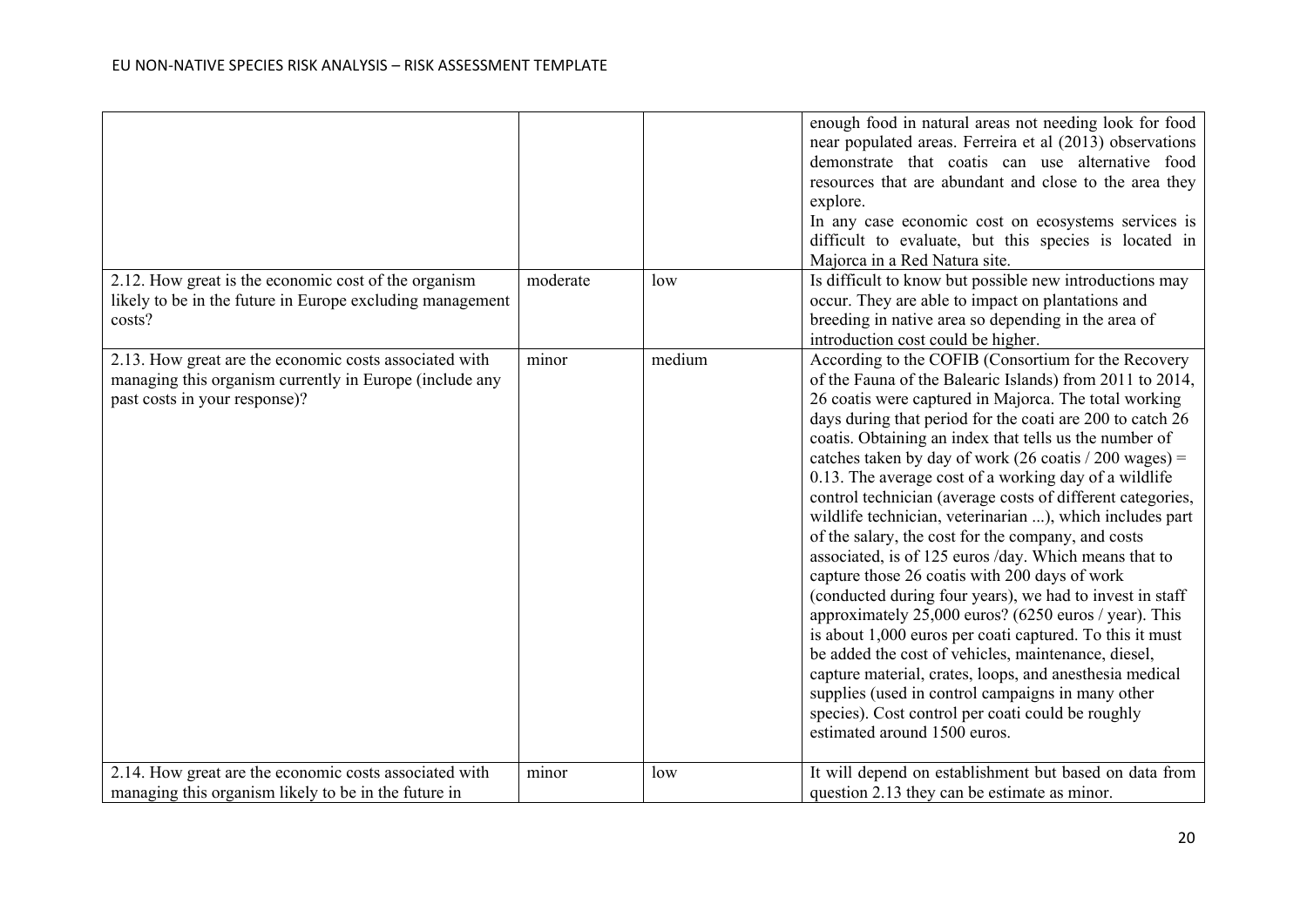| Europe?                                                                                                                                                                                                                           |          |        |                                                                                                                                                                                                                                                                                                                                                                                                                                                                                                                                                                                                                                                                                                                                                                                                                                                                                                                                                                                                                                                                                                                                                                                                                                                                                                                                                                                                                                   |
|-----------------------------------------------------------------------------------------------------------------------------------------------------------------------------------------------------------------------------------|----------|--------|-----------------------------------------------------------------------------------------------------------------------------------------------------------------------------------------------------------------------------------------------------------------------------------------------------------------------------------------------------------------------------------------------------------------------------------------------------------------------------------------------------------------------------------------------------------------------------------------------------------------------------------------------------------------------------------------------------------------------------------------------------------------------------------------------------------------------------------------------------------------------------------------------------------------------------------------------------------------------------------------------------------------------------------------------------------------------------------------------------------------------------------------------------------------------------------------------------------------------------------------------------------------------------------------------------------------------------------------------------------------------------------------------------------------------------------|
|                                                                                                                                                                                                                                   |          |        |                                                                                                                                                                                                                                                                                                                                                                                                                                                                                                                                                                                                                                                                                                                                                                                                                                                                                                                                                                                                                                                                                                                                                                                                                                                                                                                                                                                                                                   |
| 2.15. How important is environmental harm caused by the<br>organism within its existing geographic range excluding<br>Europe?                                                                                                     | major    | medium | In particular instances, such as its impact on seabirds<br>following introduction to an island, it can cause a<br>problem but over the vast majority of its range it does<br>not cause environmental harm.<br>Coatis have devastated the vegetation and aviflora of<br>Robinson Crusoe island in the Juan Fernandez<br>archipelago off the coast of Chile (Lever 1985). Along<br>with other nest predators it has been implicated in the<br>absence of many bird species on Anchieta Island of the<br>coast of Brazil (Galetti et al 2009) where it was<br>introduced. It is held responsible for the decline of<br>native endemic birds in Juan Fernández Archipelago,<br>including Juan Fernández petrel (Pterodroma externa),<br>Cook's petrel (Pterodroma cooki), Kermadec petrel<br>(Pterodroma<br>neglecta),<br>pink-footed<br>shearwater<br>(Puffinus creatopus), and flesh-footed shearwater<br>(Puffinus carneipes) (Araya & Bernal 1995).<br>Coatis pose a strong predation pressure on eggs and<br>chicks of petrel in Juan Fernandez archipielago. They<br>also are a risk due to erosion created by their burrowing<br>habits and are a potential vector of tuberculosis (Project<br>GEF, 2013-2016)<br>The coati is listed on the Vertebrate Pest Committee of<br>Australia as 2/Extreme, which means it is able to be<br>kept in zoos or endorsed collections and it has an<br>extreme threat rating (Feral 2007). |
| 2.16. How important is the impact of the organism on<br>biodiversity (e.g. decline in native species, changes in<br>native species communities, hybridisation) currently in<br>Europe (include any past impact in your response)? | moderate | low    | Coatis are omnivores whose diet consists of small<br>vertebrates, invertebrates, and fruit (Ferreira et al,<br>2013). Despite not having specific data in Majorca<br>(Spain) it is sure they are feeding on same groups of<br>species for example coleopteran or amphibians.<br>Furthermore in Majorca the main focus is located in                                                                                                                                                                                                                                                                                                                                                                                                                                                                                                                                                                                                                                                                                                                                                                                                                                                                                                                                                                                                                                                                                               |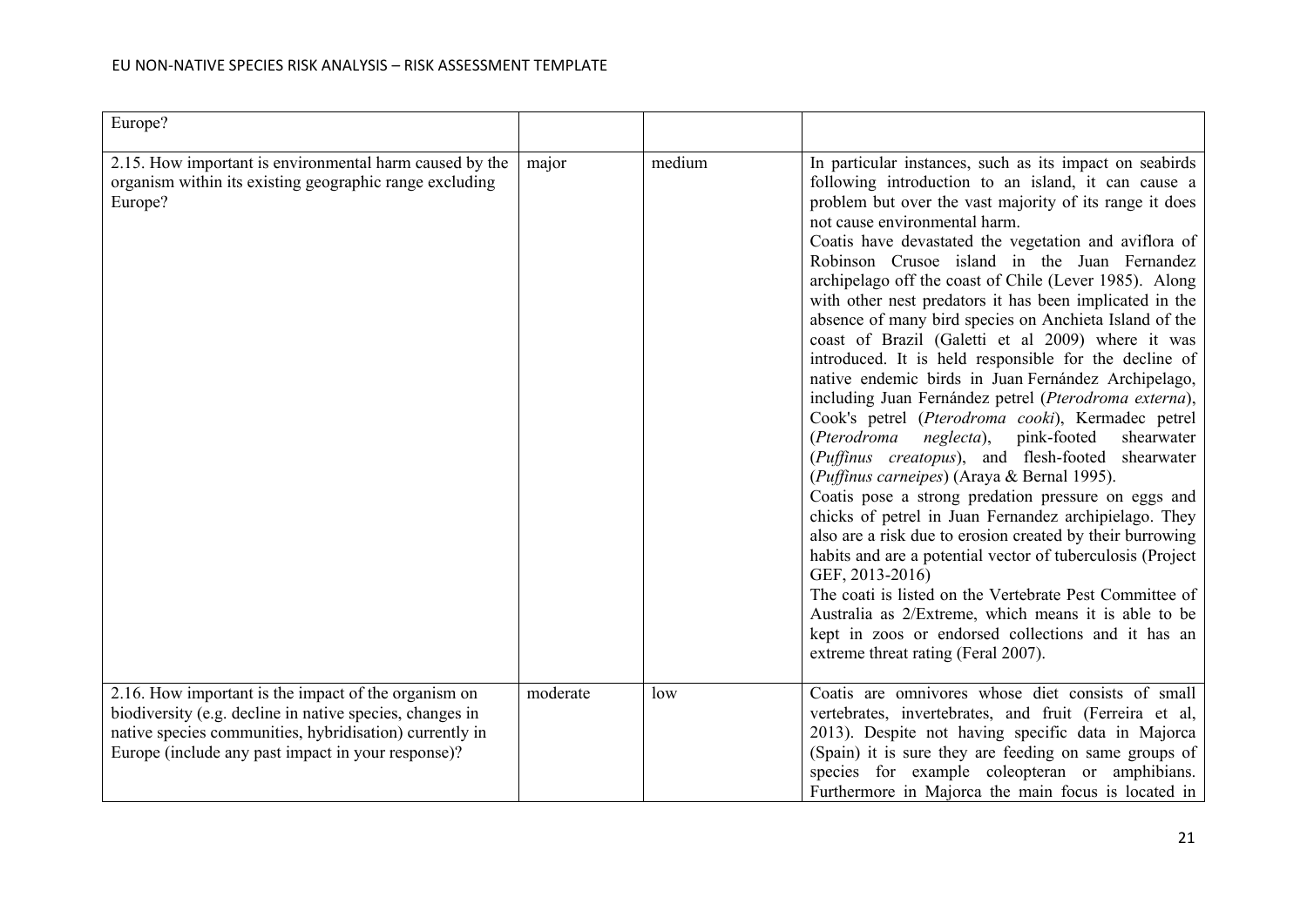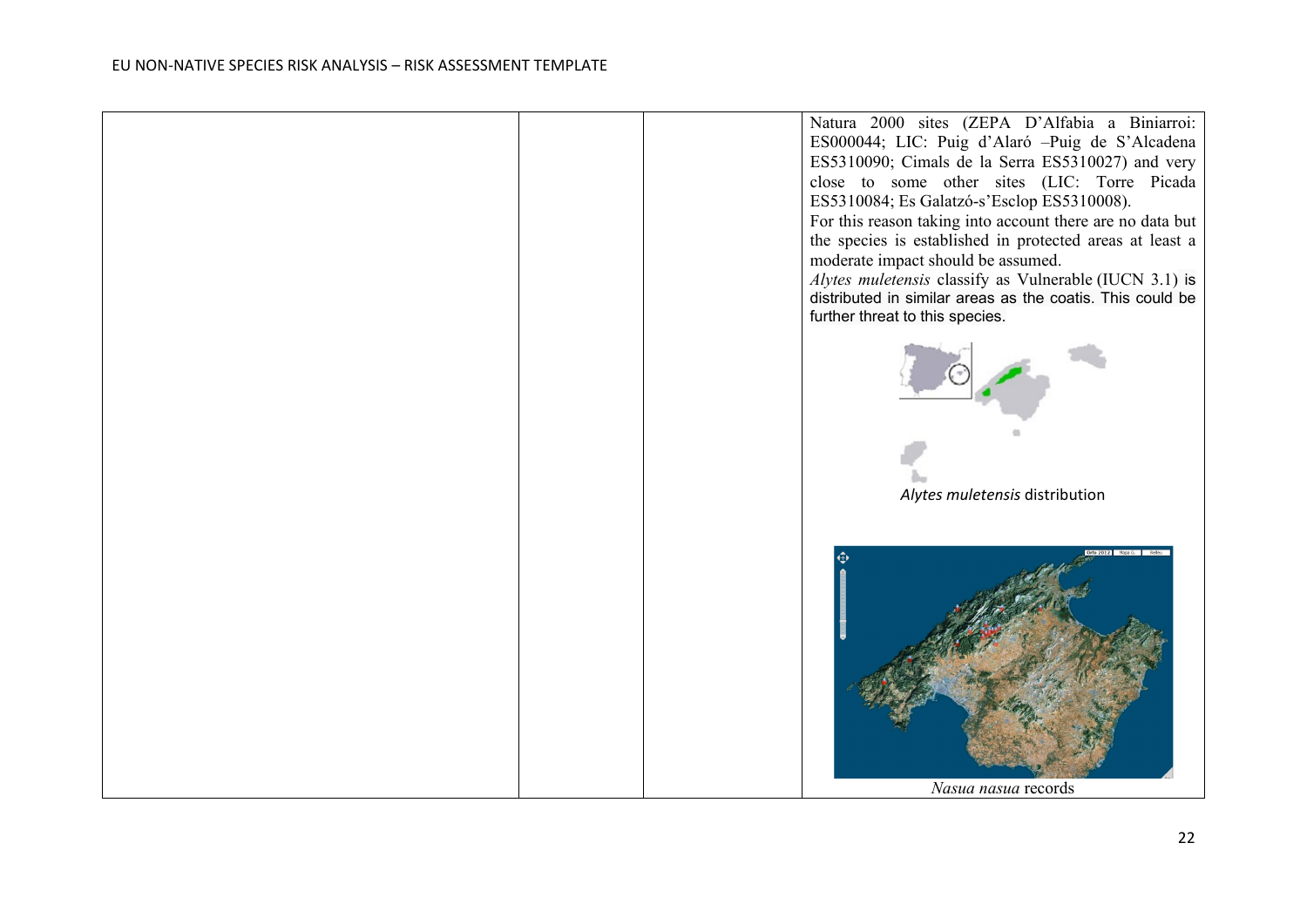| 2.17. How important is the impact of the organism on<br>biodiversity likely to be in the future in Europe?                                                                                                                                                        | moderate | medium | The species is arboreal and can eat birds and eggs, it<br>also uses hollows in trees so could compete with birds<br>for nest sites. Coatis also impact on seabird colonies in<br>specific situations.<br>It has devastated the vegetation and aviflora of                                                                                                                                                                                                                                                                                                              |
|-------------------------------------------------------------------------------------------------------------------------------------------------------------------------------------------------------------------------------------------------------------------|----------|--------|------------------------------------------------------------------------------------------------------------------------------------------------------------------------------------------------------------------------------------------------------------------------------------------------------------------------------------------------------------------------------------------------------------------------------------------------------------------------------------------------------------------------------------------------------------------------|
|                                                                                                                                                                                                                                                                   |          |        | Robinson Crusoe island in the Juan Fernandez<br>archipelago off the coast of Chile (Lever 1985). Along<br>with other nest predators it has been implicated in the<br>absence of many bird species on Anchieta Island of the<br>coast of Brazil (Galetti et al 2009) where it was<br>introduced. It is held responsible for the decline of<br>native endemic birds in Juan Fernández Archipelago,<br>including Juan Fernández petrel (Pterodroma externa),<br>Cook's petrel (Pterodroma cooki), Kermadec petrel                                                         |
|                                                                                                                                                                                                                                                                   |          |        | (Pterodroma<br><i>neglecta</i> ), pink-footed<br>shearwater<br>(Puffinus creatopus), and flesh-footed shearwater<br>(Puffinus carneipes) (Araya & Bernal 1995).<br>Coatis are a strong predation pressure on eggs and<br>chicks of petrel in Juan Fernandez archipielago. They<br>also are a risk due to erosion created by their burrowing<br>habits and are a potential vector of tuberculosis (Project<br>GEF, 2013-2016)<br>Following these data future impact could be major in<br>some locations as the islands and moderate in some<br>other areas.             |
| 2.18. How important is alteration of ecosystem function<br>(e.g. habitat change, nutrient cycling, trophic<br>interactions), including losses to ecosystem services,<br>caused by the organism currently in Europe (include any<br>past impact in your response)? | moderate | low    | No study on the specific diet in Majorca is available.<br>Based on diet in its original?? range a potential impact<br>on native fauna could be estimated.<br>Impacts of invasive species on ecosystem services are<br>substantial and typically negative. Invasives are having<br>substantial, if not fully quantified, impacts on cultural<br>services including aesthetic values, recreation, and<br>tourism, in both riparian and upland areas (Eiswerth et<br>al. 2005). Decreased biodiversity and species<br>extinctions linked to invasive species threaten the |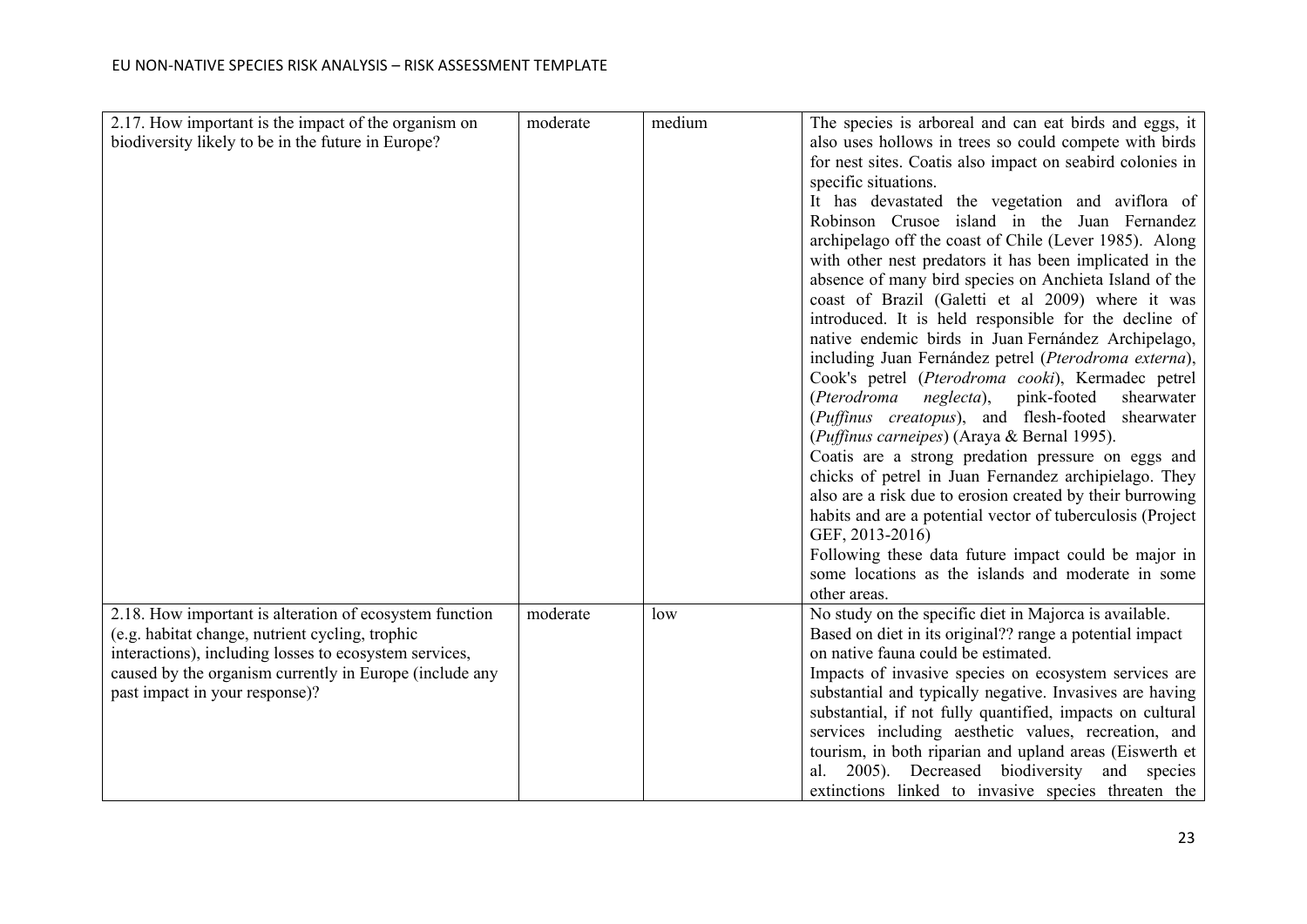|                                                                                                                                                                                                                                         |           |        | continued delivery and quality of many ecosystem<br>services.<br>Also impacts on productivity losses (crops) can be<br>considered as N. narica produces losses on different<br>crops.<br>From other data of this risk assessment it can be<br>assumed that impact on ecosystem services would be<br>provisioning of food (small, as it eats fruit from<br>orchards) and regulating services (large, in that it is a<br>carrier of pests and disease, and small, as its burrowing<br>can cause soil erosion). It would have a moderate effect<br>on habitat or supporting services as predation affects<br>maintenance of genetic diversity. |
|-----------------------------------------------------------------------------------------------------------------------------------------------------------------------------------------------------------------------------------------|-----------|--------|---------------------------------------------------------------------------------------------------------------------------------------------------------------------------------------------------------------------------------------------------------------------------------------------------------------------------------------------------------------------------------------------------------------------------------------------------------------------------------------------------------------------------------------------------------------------------------------------------------------------------------------------|
| 2.19. How important is alteration of ecosystem function<br>(e.g. habitat change, nutrient cycling, trophic<br>interactions), including losses to ecosystem services,<br>caused by the organism likely to be in Europe in the<br>future? | moderate  | low    | No study on the specific diet in Majorca is available.<br>Based on diet in home range it could be estimate a<br>potential impact on native fauna, endangered species<br>loss, aesthetics, and productivity losses.                                                                                                                                                                                                                                                                                                                                                                                                                          |
| 2.20. How important is decline in conservation status (e.g.<br>sites of nature conservation value, WFD classification)<br>caused by the organism currently in Europe?                                                                   | major     | medium | In Majorca the main focus is located in Natura 2000<br>sites (ZEPA D'Alfabia a Biniarroi: ES000044; LIC:<br>Puig d'Alaró -- Puig de S'Alcadena ES5310090; Cimals<br>de la Serra ES5310027) and very close to some other<br>sites (LIC: Torre Picada ES5310084; Es Galatzó-<br>s'Esclop ES5310008).                                                                                                                                                                                                                                                                                                                                          |
| 2.21. How important is decline in conservation status (e.g.<br>sites of nature conservation value, WFD classification)<br>caused by the organism likely to be in the future in<br>Europe?                                               | high      | medium | A decrease in the conservation status of Natura 2000<br>sites is expected is the spread of this species is not<br>contained.                                                                                                                                                                                                                                                                                                                                                                                                                                                                                                                |
| 2.22. How important is it that genetic traits of the<br>organism could be carried to other species, modifying<br>their genetic nature and making their economic,<br>environmental or social effects more serious?                       | <b>NA</b> |        | No native species is closely related to the coati,<br>therefore no genetic transfer to the native biota is<br>expected                                                                                                                                                                                                                                                                                                                                                                                                                                                                                                                      |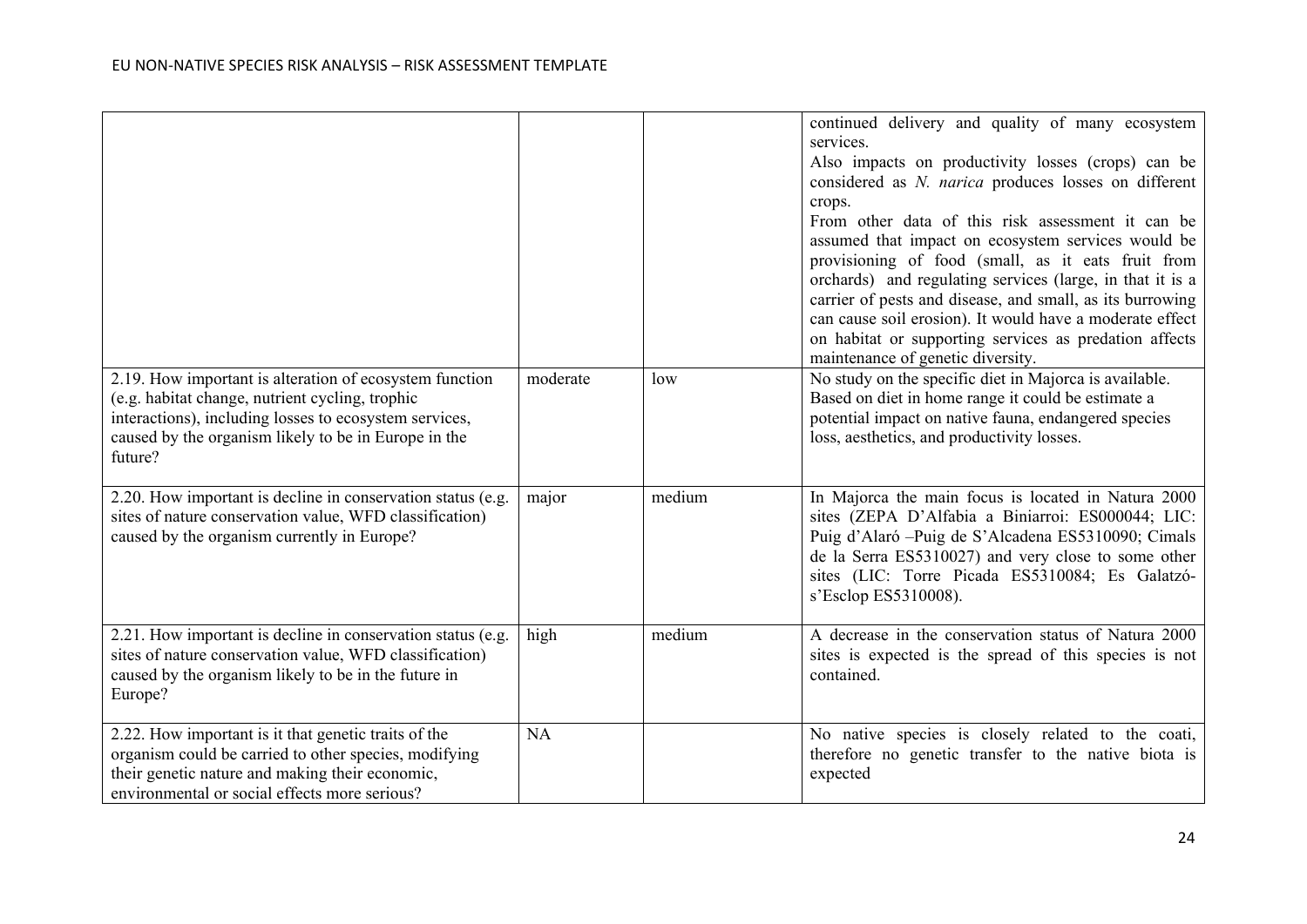| 2.23. How important is social, human health or other<br>harm (not directly included in economic and<br>environmental categories) caused by the organism within<br>its existing geographic range? | major | medium | Bittner et al. (2010) report describes a coati attack on 2<br>children in their home. The children sustained deep<br>scratches and bites. The animal may have injured the<br>humans in a defensive strike, but motivation for attack<br>was uncertain. Coati attacks may occur in places where<br>there is interaction between these mammals and<br>humans.<br>Being pet trade the main pathway it seems to be a high<br>risk for private owner with no capacities o keeping<br>areas to maintain this species.<br>Coatis (Nasua nasua) are able to adapt to different<br>environments, including urban forests, and move<br>between urbanized areas and native forests. This large<br>distribution has led to an increase in their population<br>within anthropic areas, which can subsequently<br>facilitate the transmission of biological agents to<br>domestic animals and human beings. In coatis, a variety<br>of ticks vectors of pathogens, have been reported,<br>including Amblyomma cajennense and A. ovale.<br>There is a risk of transmission of zoonotic diseases to<br>humans such as scabies, rabies, etc. |
|--------------------------------------------------------------------------------------------------------------------------------------------------------------------------------------------------|-------|--------|-----------------------------------------------------------------------------------------------------------------------------------------------------------------------------------------------------------------------------------------------------------------------------------------------------------------------------------------------------------------------------------------------------------------------------------------------------------------------------------------------------------------------------------------------------------------------------------------------------------------------------------------------------------------------------------------------------------------------------------------------------------------------------------------------------------------------------------------------------------------------------------------------------------------------------------------------------------------------------------------------------------------------------------------------------------------------------------------------------------------------------|
| 2.24. How important is the impact of the organism as<br>food, a host, a symbiont or a vector for other damaging<br>organisms (e.g. diseases)?                                                    | major | high   | Coatis are susceptible to diseases common to carnivores<br>such as: canine and feline distemper, parvo virus,<br>hepatitis, leptospirosis and rabies and are also<br>susceptible to a range of internal and external parasites,<br>particularly mange (Australian Government 2009).<br>Coatis have many parasites in the wild, tapeworms,<br>kidney worms, ticks, fleas, lice, nematodes and<br>acanthocephalan (hook worms passed on by<br>crustaceans) (Gompper & Decker 1998, Milanelo et al.<br>2009, Rodrigues et al. 2006). They are known to carry<br>other pathogens that both humans and animals can be<br>subject to, such as mange, tuberculosis, canine<br>distemper, feline panleukopaenia, toxoplasmosis,                                                                                                                                                                                                                                                                                                                                                                                                     |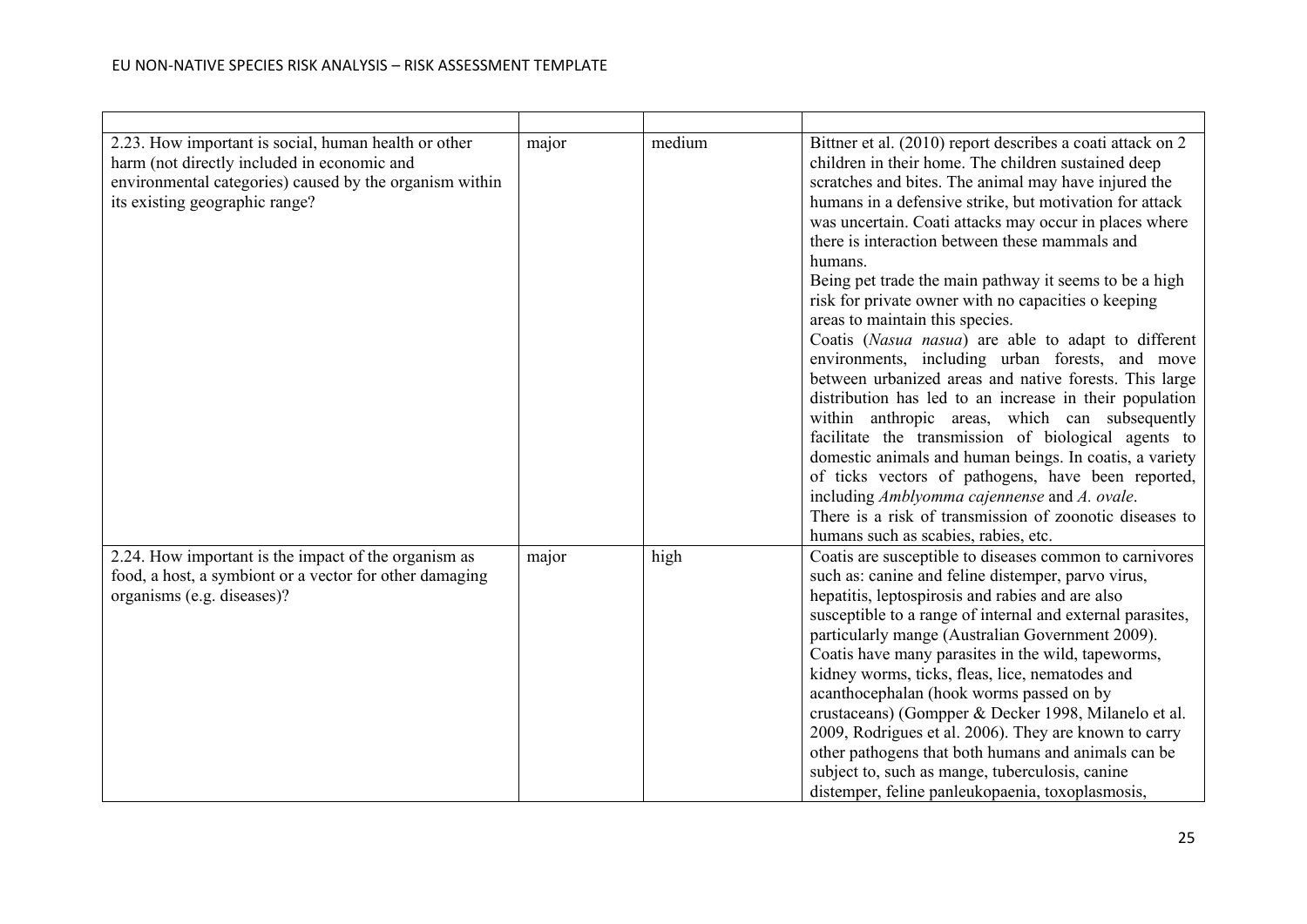|                                                                                                                                                                                                        |         |        | dermatophytosis, histoplasmosis, and sporotrichosis.<br>Myobacterium bovis can cause tuberculosis in humans,<br>air droplet transmission though very rare can be a public<br>health issue (Murakami et al. 2012).<br>Mesocarnivores that feed on both invertebrates and<br>mammals, including the coati, a host that can be<br>bioaccumulator of T. cruzi DTU's, seem to take place at<br>the top of the T. cruzi transmission chain (Rocha et al,<br>$2013$ ). |
|--------------------------------------------------------------------------------------------------------------------------------------------------------------------------------------------------------|---------|--------|-----------------------------------------------------------------------------------------------------------------------------------------------------------------------------------------------------------------------------------------------------------------------------------------------------------------------------------------------------------------------------------------------------------------------------------------------------------------|
| 2.25. How important might other impacts not already<br>covered by previous questions be resulting from<br>introduction of the organism? (specify in the comment<br>box)                                | minimal | low    | Not known                                                                                                                                                                                                                                                                                                                                                                                                                                                       |
| 2.26. How important are the expected impacts of the<br>organism despite any natural control by other organisms,<br>such as predators, parasites or pathogens that may already<br>be present in Europe? | major   | medium | There are not many possible predators of these animals<br>in many sites.<br>Diseases did not prevent coati establishment in<br>Majorca.                                                                                                                                                                                                                                                                                                                         |
| 2.27. Indicate any parts of Europe where economic,<br>environmental and social impacts are particularly likely to<br>occur (provide as much detail as possible).                                       |         | high   | Spain.<br>Countries in the Mediterranean biogeographic area if<br>the species will be introduced.                                                                                                                                                                                                                                                                                                                                                               |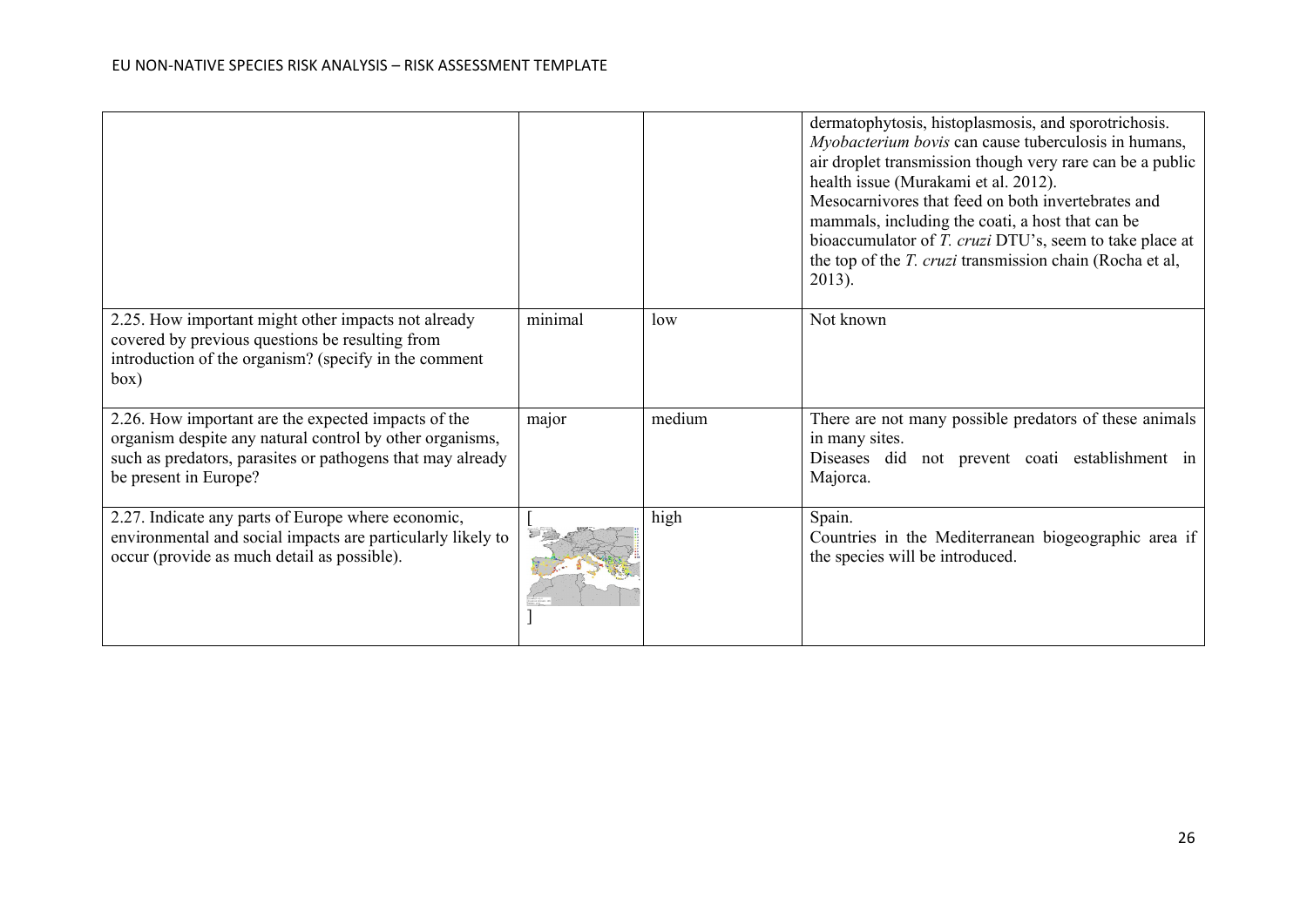| <b>RISK SUMMARIES</b>          |                 |                   |                                                                                                                                                                                                                                                                                                                                                                                                                                                                                                                                                                                                                                                                                                                                                                                                   |
|--------------------------------|-----------------|-------------------|---------------------------------------------------------------------------------------------------------------------------------------------------------------------------------------------------------------------------------------------------------------------------------------------------------------------------------------------------------------------------------------------------------------------------------------------------------------------------------------------------------------------------------------------------------------------------------------------------------------------------------------------------------------------------------------------------------------------------------------------------------------------------------------------------|
|                                |                 |                   |                                                                                                                                                                                                                                                                                                                                                                                                                                                                                                                                                                                                                                                                                                                                                                                                   |
|                                | <b>RESPONSE</b> | <b>CONFIDENCE</b> | <b>COMMENT</b>                                                                                                                                                                                                                                                                                                                                                                                                                                                                                                                                                                                                                                                                                                                                                                                    |
| <b>Summarise Entry</b>         | likely          | medium            | The origin of the established population in Majorca<br>seems to be due to a single import of about eight<br>individuals as pets, a decade earlier, which were located<br>in a rural hotel, where an escape or release may have<br>occurred (Mayol et al, 2009). Currently, the property no<br>longer holds this species, even though there are at least<br>five or six other animals in private collections in the<br>island. Some of the individual established in nature are<br>due to other isolated escapes. In any case, it should be<br>noted that it is an animal which has been imported<br>rarely into Majorca and has established at least one<br>population, this demonstrates a high capacity to adapt<br>and survive in the natural ecosystems of the island<br>(Mayol et al, 2009). |
| <b>Summarise Establishment</b> | very likely     | high              | The species is already established in Spain (Mayol,<br>2009). As it is localized in Majorca, climatic<br>condition in the Mediterranean area is considered<br>suitable.                                                                                                                                                                                                                                                                                                                                                                                                                                                                                                                                                                                                                           |
| <b>Summarise Spread</b>        | moderately      | low               | The coati has become a semi-common pet in<br>Europe but accidental or purposeful releases of<br>coatis have been on the rise, releasing captive<br>coatis is thought to be behind the recent Majorca<br>and UK populations.<br>Human releases are difficult to control. Spreading<br>from actual population in Majorca seems more<br>difficult.                                                                                                                                                                                                                                                                                                                                                                                                                                                   |
| <b>Summarise Impact</b>        | moderate        | medium            | It has devastated the vegetation and aviflora of                                                                                                                                                                                                                                                                                                                                                                                                                                                                                                                                                                                                                                                                                                                                                  |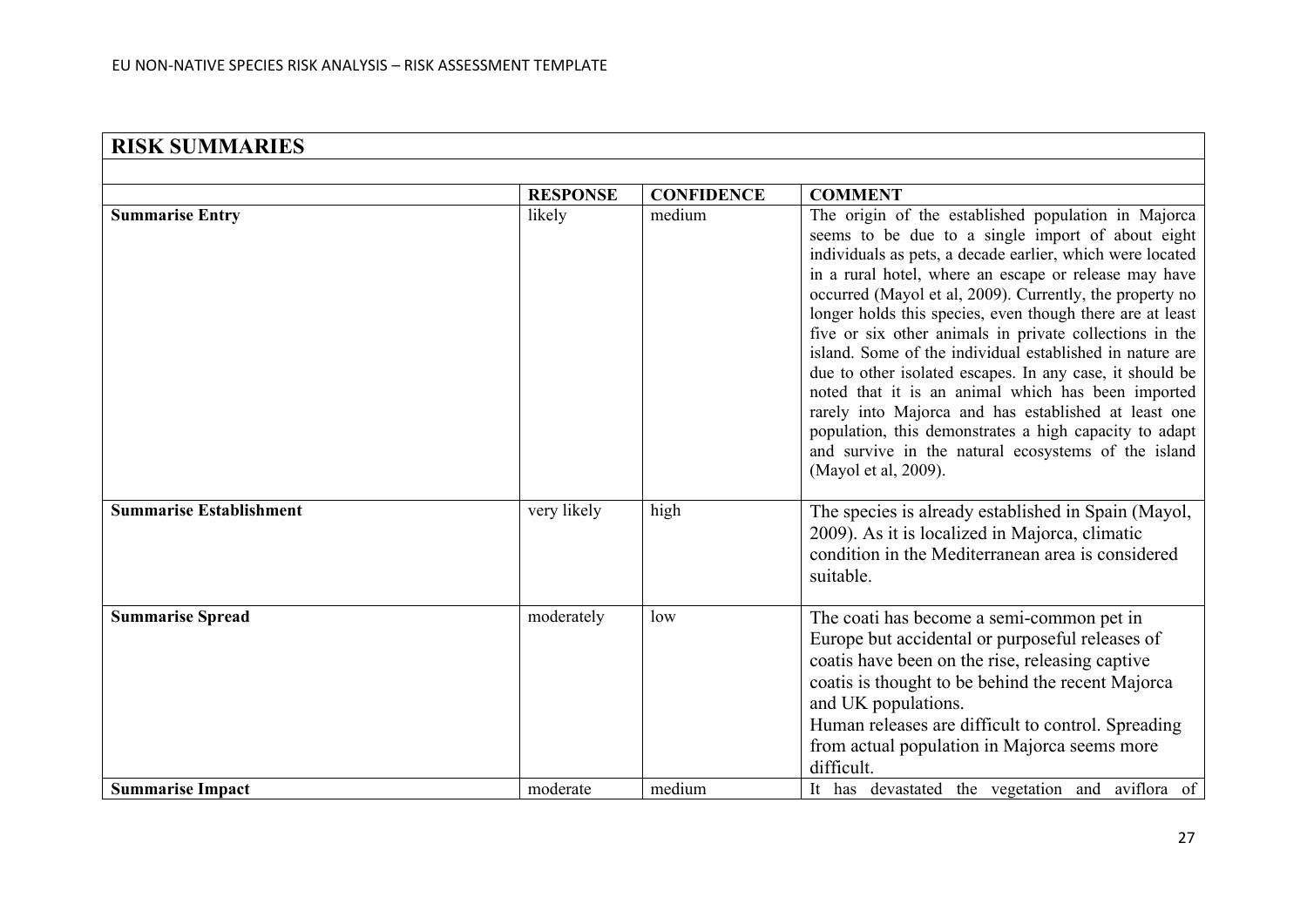|                                          |      |        | Robinson Crusoe island in the Juan Fernandez<br>archipelago off the coast of Chile (Lever 1985). It has<br>been implicated in the absence of many bird species on<br>Anchieta Island of the coast of Brazil (Galetti et al<br>2009). The coati is held responsible for the decline of<br>native endemic birds in Juan Fernández Archipelago,<br>including Juan Fernández petrel (Pterodroma externa),<br>Cook's petrel (Pterodroma cooki), Kermadec petrel<br>(Pterodroma neglecta), pink-footed<br>shearwater<br>(Puffinus creatopus), and flesh-footed shearwater<br>(Puffinus carneipes) (Araya & Bernal 1995).<br>Coatis are a strong predation pressure on eggs and<br>chicks of petrel in Juan Fernandez archipielago. They<br>also are a risk due to erosion created by their burrowing<br>habits and are a potential vector of tuberculosis (Project<br>GEF, 2013-2016)<br>The coati is listed on the Vertebrate Pest Committee of<br>Australia as 2/Extreme, which means it is able to be<br>kept in zoos or endorsed collections and it has an<br>extreme threat rating (Feral 2007).<br>Coatis are susceptible to diseases common to carnivores<br>such as: canine and feline distemper, parvo virus, |
|------------------------------------------|------|--------|------------------------------------------------------------------------------------------------------------------------------------------------------------------------------------------------------------------------------------------------------------------------------------------------------------------------------------------------------------------------------------------------------------------------------------------------------------------------------------------------------------------------------------------------------------------------------------------------------------------------------------------------------------------------------------------------------------------------------------------------------------------------------------------------------------------------------------------------------------------------------------------------------------------------------------------------------------------------------------------------------------------------------------------------------------------------------------------------------------------------------------------------------------------------------------------------------------------|
|                                          |      |        | hepatitis, leptospirosis and rabies and are also                                                                                                                                                                                                                                                                                                                                                                                                                                                                                                                                                                                                                                                                                                                                                                                                                                                                                                                                                                                                                                                                                                                                                                 |
|                                          |      |        | susceptible to a range of internal and external parasites,<br>particularly mange (Australian Government 2009).<br>Nasua narica is considered crop pest in its distribution<br>area.                                                                                                                                                                                                                                                                                                                                                                                                                                                                                                                                                                                                                                                                                                                                                                                                                                                                                                                                                                                                                              |
|                                          |      |        | More research is needed on this issue.                                                                                                                                                                                                                                                                                                                                                                                                                                                                                                                                                                                                                                                                                                                                                                                                                                                                                                                                                                                                                                                                                                                                                                           |
| <b>Conclusion of the risk assessment</b> | high | medium | The fact is this species is able to adapt to Mediterranean<br>condition which supposes a risk.                                                                                                                                                                                                                                                                                                                                                                                                                                                                                                                                                                                                                                                                                                                                                                                                                                                                                                                                                                                                                                                                                                                   |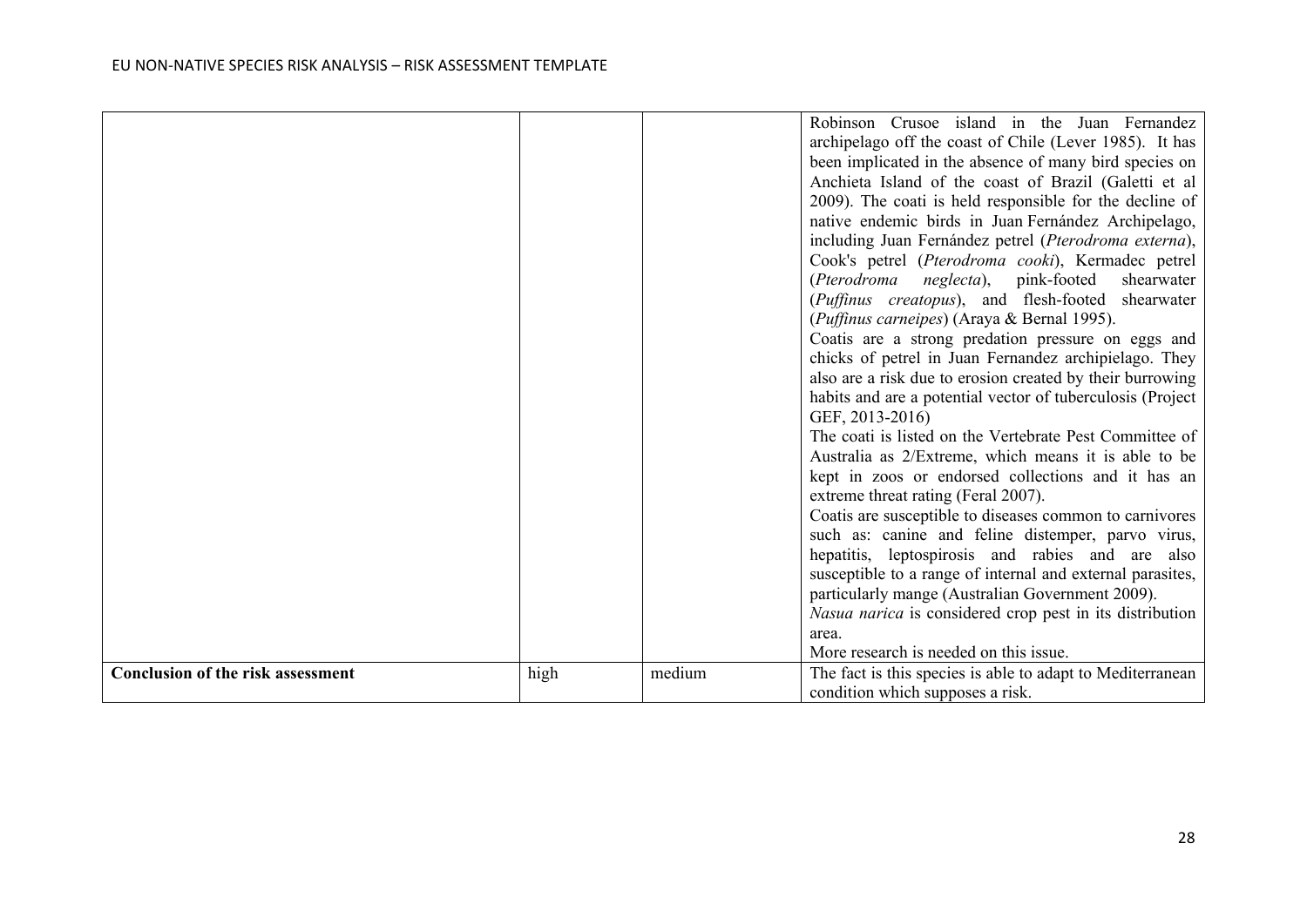| <b>ADDITIONAL QUESTIONS - CLIMATE CHANGE</b>                                                                                                                            |                     |                |                                                                                                                                                                                                                                                                                                                                                                                                                                                                                                                                                                                                                                                                                                                                                                                                                                                                                                                                                                                                                                                                                                                                                                                                                                                                                                                                                                                                                                                                                                                                                                                                                                                   |  |  |  |
|-------------------------------------------------------------------------------------------------------------------------------------------------------------------------|---------------------|----------------|---------------------------------------------------------------------------------------------------------------------------------------------------------------------------------------------------------------------------------------------------------------------------------------------------------------------------------------------------------------------------------------------------------------------------------------------------------------------------------------------------------------------------------------------------------------------------------------------------------------------------------------------------------------------------------------------------------------------------------------------------------------------------------------------------------------------------------------------------------------------------------------------------------------------------------------------------------------------------------------------------------------------------------------------------------------------------------------------------------------------------------------------------------------------------------------------------------------------------------------------------------------------------------------------------------------------------------------------------------------------------------------------------------------------------------------------------------------------------------------------------------------------------------------------------------------------------------------------------------------------------------------------------|--|--|--|
| 3.1. What aspects of climate change, if any, are most<br>likely to affect the risk assessment for this organism?<br>3.2. What is the likely timeframe for such changes? | [Temperature]<br>20 | high<br>medium | The majority of the coati's native range is tropical or<br>sub-tropical, between the tropics of Cancer and<br>Capricorn, but they can be found at high altitudes within<br>this area. They have not naturally expanded north or<br>south from the more tropical areas in the Americas<br>indicating that establishment in Europe could well be<br>problematic. Despite high adaptability, it was stated that<br>coatis are basically tropical woodland and forest<br>animals whose distribution is limited by aridity, cold,<br>unsuitable plant cover and food supply (Kaufmann et<br>al., 1976). However, cold was not found to be a limiting<br>factor due to good thermoregulatory capacities, at least<br>for adult coatis (Chevillard-Hugot et al., 1980). Likely<br>increased impact with climate change.<br>Its establishment in Sierra de Tramuntana (Majorca<br>Island) shows how this species can be established in<br>areas with typical Mediterranean weather.<br>The Serra de Tramuntana has a subhumid / humid<br>mesomediterranean<br>bioclimate<br>with<br>humid<br>supramediterranean type in some places. In any case, it<br>is a Mediterranean climate in all senses, with warm<br>average temperatures and seasonal rainfall, dry season<br>coinciding with the warm summer. The annual rainfall<br>is 1,500 mm in high mountain areas. Most of the rainfall<br>is concentrated in a few days, with heavy or very heavy<br>rains in autumn and the whole year of low intensity.<br>The average annual temperature is $16.6 \degree$ C, with an<br>average minimum temperature of 10.8°C and average<br>maximum of $21,3$ °C. |  |  |  |
|                                                                                                                                                                         |                     |                |                                                                                                                                                                                                                                                                                                                                                                                                                                                                                                                                                                                                                                                                                                                                                                                                                                                                                                                                                                                                                                                                                                                                                                                                                                                                                                                                                                                                                                                                                                                                                                                                                                                   |  |  |  |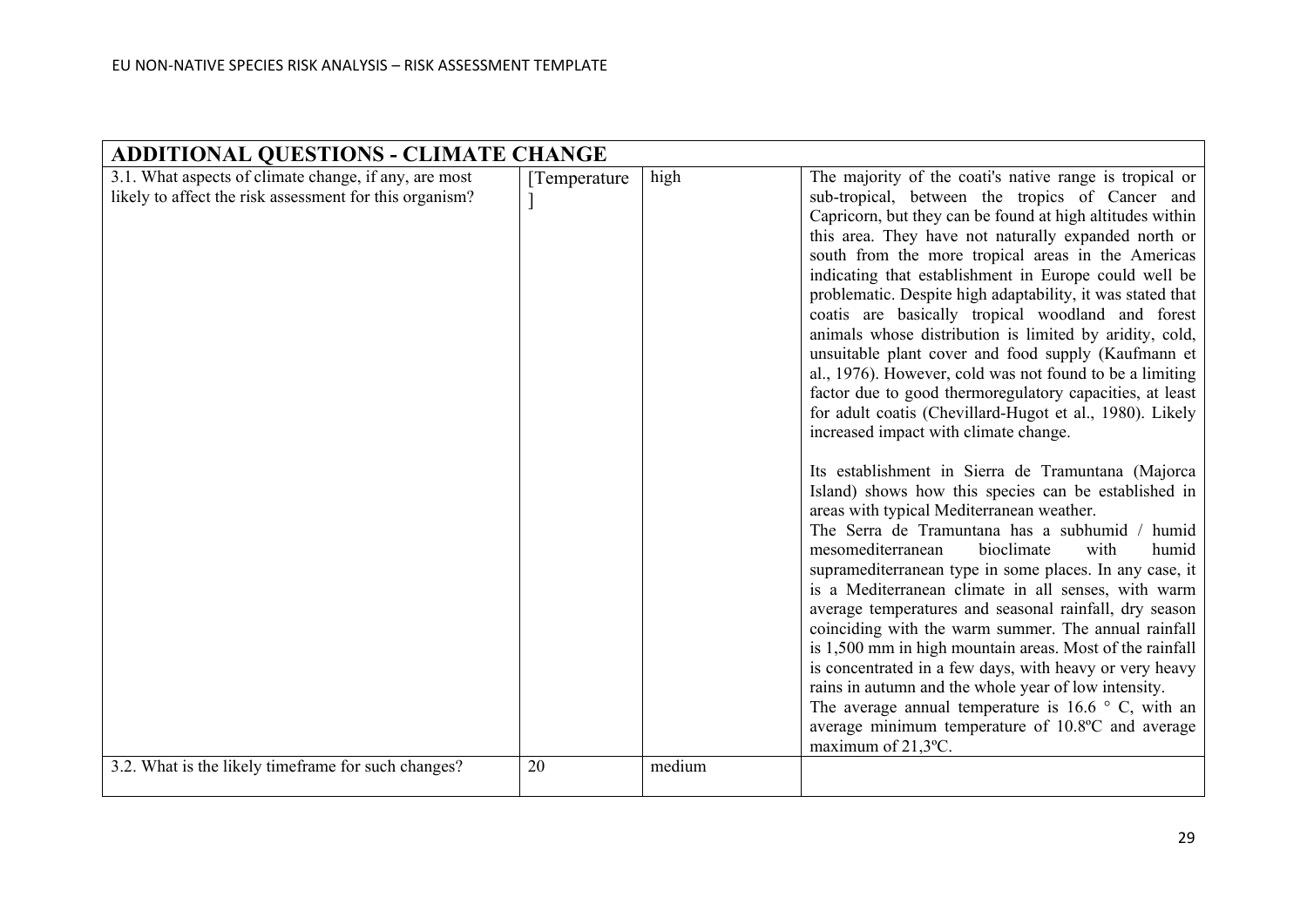| 3.3. What aspects of the risk assessment are most likely to<br>change as a result of climate change?                                  | [Expansion;<br>Impacts on<br>biodiversity] | high   | Heating should be provided to coatis held in<br>captivity in any area that reaches less than $4^{\circ}$ C, the<br>main reason is the risk of frostbite of their tails<br>(AZA 2010). |  |  |
|---------------------------------------------------------------------------------------------------------------------------------------|--------------------------------------------|--------|---------------------------------------------------------------------------------------------------------------------------------------------------------------------------------------|--|--|
|                                                                                                                                       |                                            |        |                                                                                                                                                                                       |  |  |
| <b>ADDITIONAL QUESTIONS - RESEARCH</b>                                                                                                |                                            |        |                                                                                                                                                                                       |  |  |
| 4.1. If there is any research that would significantly<br>strengthen confidence in the risk assessment please<br>summarise this here. | [impacts on]<br>ecosystem<br>services]     | medium | There are not direct studies on this issue and<br>conclusions can be made from other impacts<br>information.                                                                          |  |  |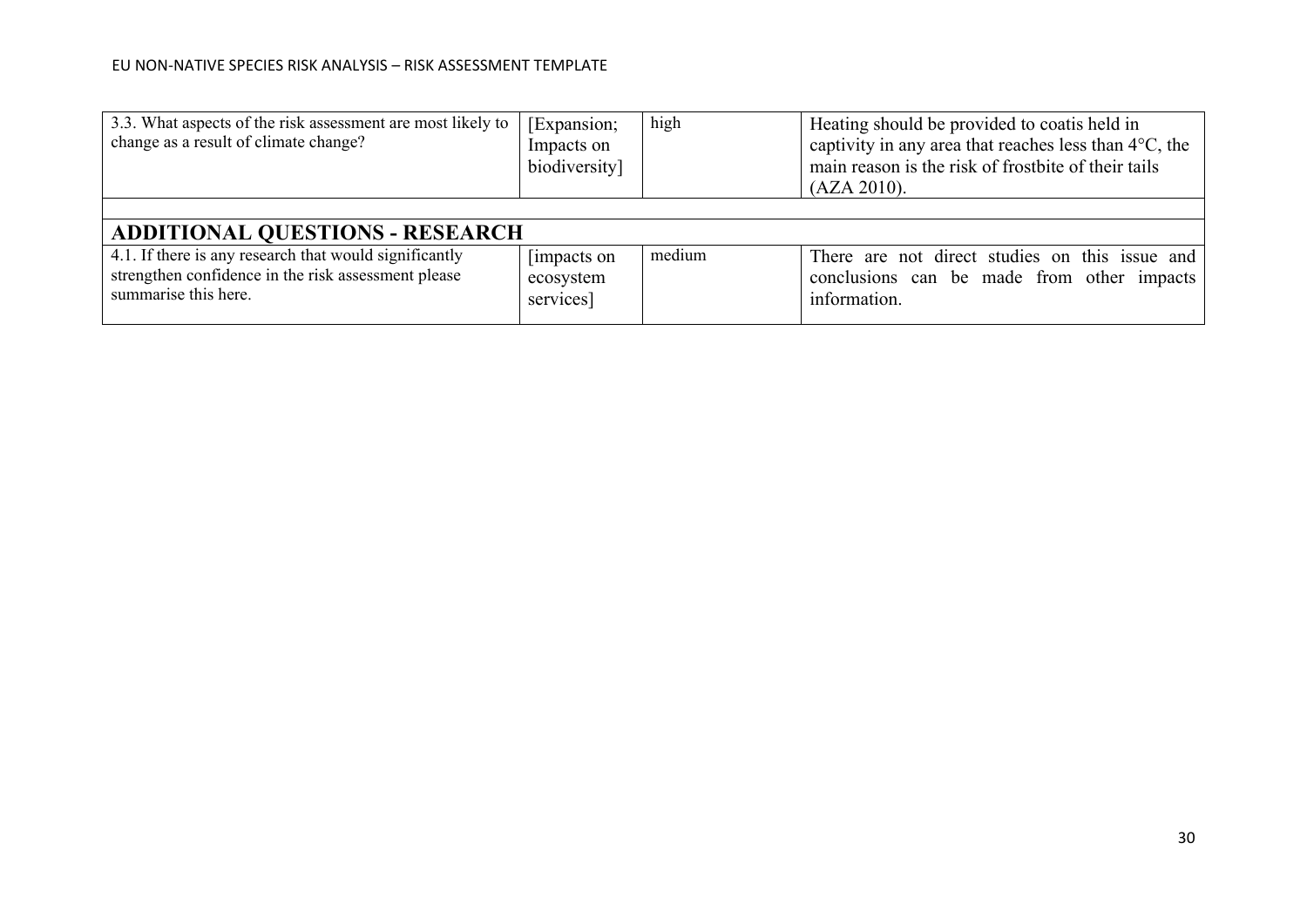## **REFERENCES:**

- Alcover J. A. (1979). Els mamífers de les Illes Balears. Manuals d'Introducció a la Naturalesa, 3. Editorial Moll. Palma de Majorca.
- Álvarez, C. M. y J. Mayol (2007). El coatí *Nasua nasua* (L. 1766), especie invasora naturalizada en Majorca. Resúmenes de las VIII Jornadas de la SECEM. Pp. 7
- Alves-Costa, CP & Eterovick, PC (2007), 'Seed dispersal services by coatis (*Nasua nasua*, Procyonidae) and their redundancy with other frugivores in southeastern Brazil', acta oecologica, vol. 32, pp. 77–92.
- Alves-Costa, CP., (1998). Frugivoria e dispersão de sementes por quatis (Procyonidae: Nasua nasua) no Parque das Mangabeiras, Belo Horizonte, MG. Campinas: UNICAMP. [Dissertação de Mestrado]
- Araya B & M Bernal (1995) Aves. In: Simonetti JA, MTK Arroyo, A Spotorno & E Lozada (eds) Diversidad biológica de Chile: 350-360. Comisión Nacional de Investigación Científica y Tecnológica, Santiago, Chile
- Baker SJ (2008) Escapes and introductions. In: Harris S and Yalden DW, Mammals of the British Isles, Handbook, 4th Edition, The Mammal Society, Southampton
- Baker, S. (2011). GB Non-native Organism Risk Assessment for *Nasua nasua* [. www.nonnativespecies.org](http://www.nonnativespecies.org/)
- Beisiegel, B. M. (2001). Notes on the coati, *Nasua nasua* (Carnivora: Procyonidae) in an Atlantic forest area. Brazilian journal of biology Revista brasleira de

biologia 61: 689-692.

- Bisbal, F. J. (1986). Food habits of some neotropical carnivores in Venezuela (Mammalia, Carnivora). Mammalia 50(3): 329.
- [Bittner GC,](http://www.ncbi.nlm.nih.gov/pubmed/?term=Bittner%20GC%5BAuthor%5D&cauthor=true&cauthor_uid=21168789) [Ritter Hans N,](http://www.ncbi.nlm.nih.gov/pubmed/?term=Ritter%20Hans%20N%5BAuthor%5D&cauthor=true&cauthor_uid=21168789) [Hans Neto G,](http://www.ncbi.nlm.nih.gov/pubmed/?term=Hans%20Neto%20G%5BAuthor%5D&cauthor=true&cauthor_uid=21168789) [Morais MO,](http://www.ncbi.nlm.nih.gov/pubmed/?term=Morais%20MO%5BAuthor%5D&cauthor=true&cauthor_uid=21168789) [Hans Filho G,](http://www.ncbi.nlm.nih.gov/pubmed/?term=Hans%20Filho%20G%5BAuthor%5D&cauthor=true&cauthor_uid=21168789) [Haddad V Jr.](http://www.ncbi.nlm.nih.gov/pubmed/?term=Haddad%20V%20Jr%5BAuthor%5D&cauthor=true&cauthor_uid=21168789) (2010). Coati (*Nasua nasua*) attacks on humans: case report. [Wilderness Environ](http://www.ncbi.nlm.nih.gov/pubmed/21168789)  [Med.](http://www.ncbi.nlm.nih.gov/pubmed/21168789) 21(4):349-52.
- Bovendorp & Galetti (2007) Density and population size of mammals introduced on a land-bridge island in southeastern Brazil. Biological Invasions. DOI 10.1007/s10530-006-9031-7
- Charles H. and Dukes J. S. (2007). Chapter 13-Impacts of Invasive Species on Ecosystem Services . Ecological Studies,Vol. 193 W. Nentwig (Ed.)

Biological Invasions © Springer-Verlag Berlin Heidelberg . http://globalecology.stanford.edu/DGE/Dukes/Charles\_Dukes\_inpress.pdf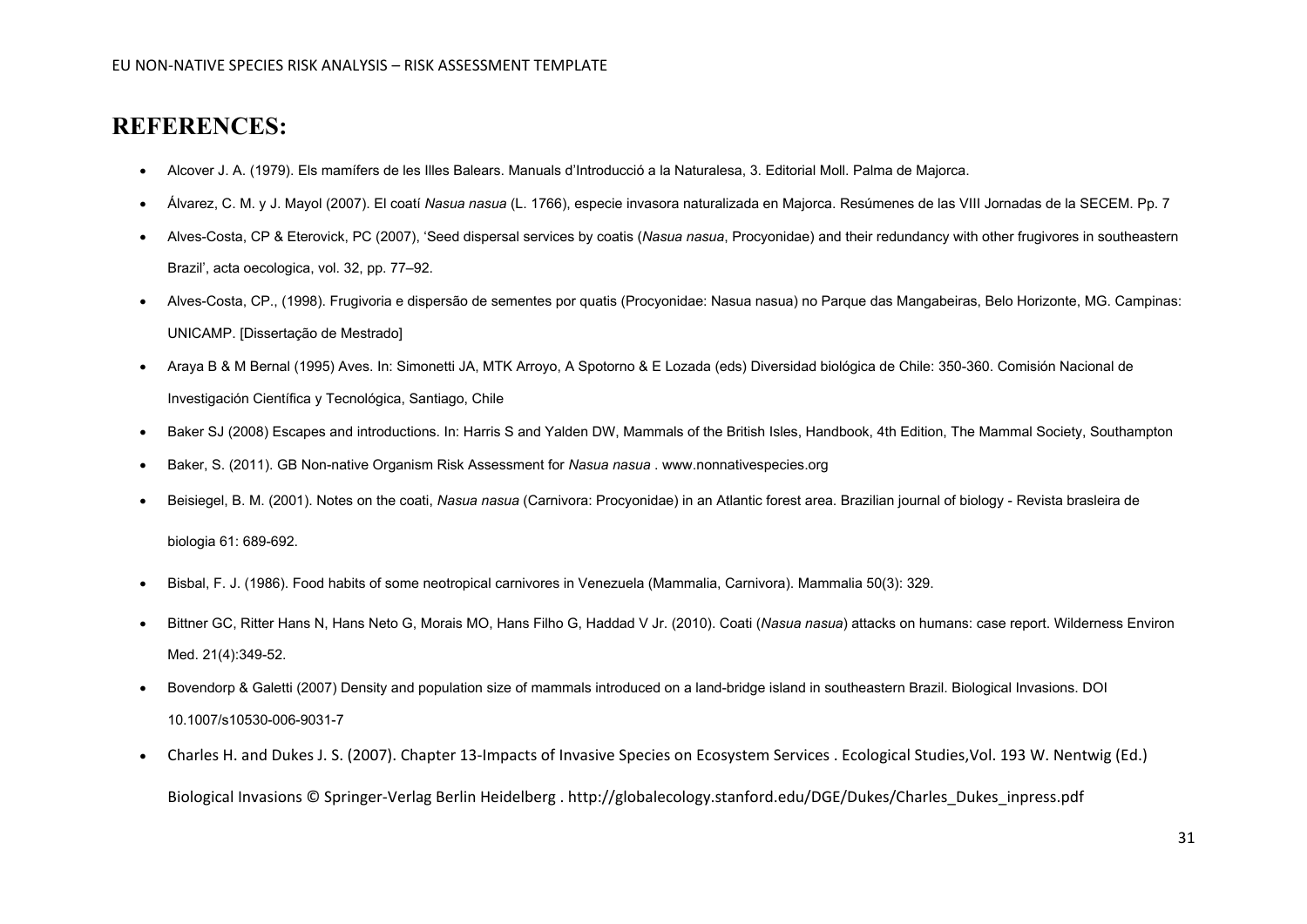- Chevillard-Hugot M-C, Müller E, Kulzeri E. 1980. Oxygen consumption, body temperature and heart rate in the coati (Nasua nasua). Comparative Biochemistry and Physiology Part A: Physiology 65: 305-309.
- Costa, EMJ., Mauro, RA.; Silva, JSV. (2009) Group composition and activity patterns of brown-nosed coatis in savanna fragments, Mato Grosso do Sul, Brazil Braz. J. Biol. vol.69 no.4 São Carlos Nov.
- Crespo, J. A. (1982). Ecologia de la comunidad de mamiferos del Parque Nacional Iguazu, Misiones. Revista del Museo Argentino de Ciencias Naturales "Bernardino

Rivadavia" 3: 1-162.

- Eisenberg, J.F. (1989). Mammals of the Neotropics. The Northern Neotropics. The University of Chicago Press, Chicago, USA and London, UK.
- Eiswerth ME, Darden TD, Johnson WS, Agapoff J, Harris TR (2005) Input-output modelling, outdoor recreation, and the economic impacts of weeds. Weed Sci 53:130–137
- Emmons, L. & Helgen, K. (2008). *Nasua nasua*. The IUCN Red List of Threatened Species. Version 2014.3. <[www.iucnredlist.org](http://www.iucnredlist.org/)>. Downloaded on 04 May 2015.
- Emmons, L.H. and Feer, F. (1990). Neotropical Rainforest Mammals: A Field Guide. University of Chicago Press, Chicago, USA and London, UK.
- European Topic Centre on Biological Diversity (European Environment Agency) http://biodiversity.eionet.europa.eu October 2008
- Favaron, PO Morini, JC Mess, AM Miglino, MA & Ambrosio, CE (2014), 'Placentation and fetal membrane development in the South American coati, Nasua nasua (Mammalia, Carnivora, Procyonidae)', Reproductive Biology and Endocrinology, vol. 12, no. 57
- Feral (2007), 'List of Exotic Vertebrate Animals in Australia', Vertebrate Pests Committee, viewed 8 August, < [http://www.feral.org.au/list-of-exotic-vertebrate-animals](http://www.feral.org.au/list-of-exotic-vertebrate-animals-in-australia/)[in-australia/>](http://www.feral.org.au/list-of-exotic-vertebrate-animals-in-australia/)
- Ferreira G. A., Nakano-Oliveira E., Genaro G. & Lacerda-Chaves A. K. (2013) Diet of the coati Nasua nasua (Carnivora: Procyonidae) in an area of woodland inserted in an urban environment in Brazil. Revista Chilena de Historia Natural 86: 95-102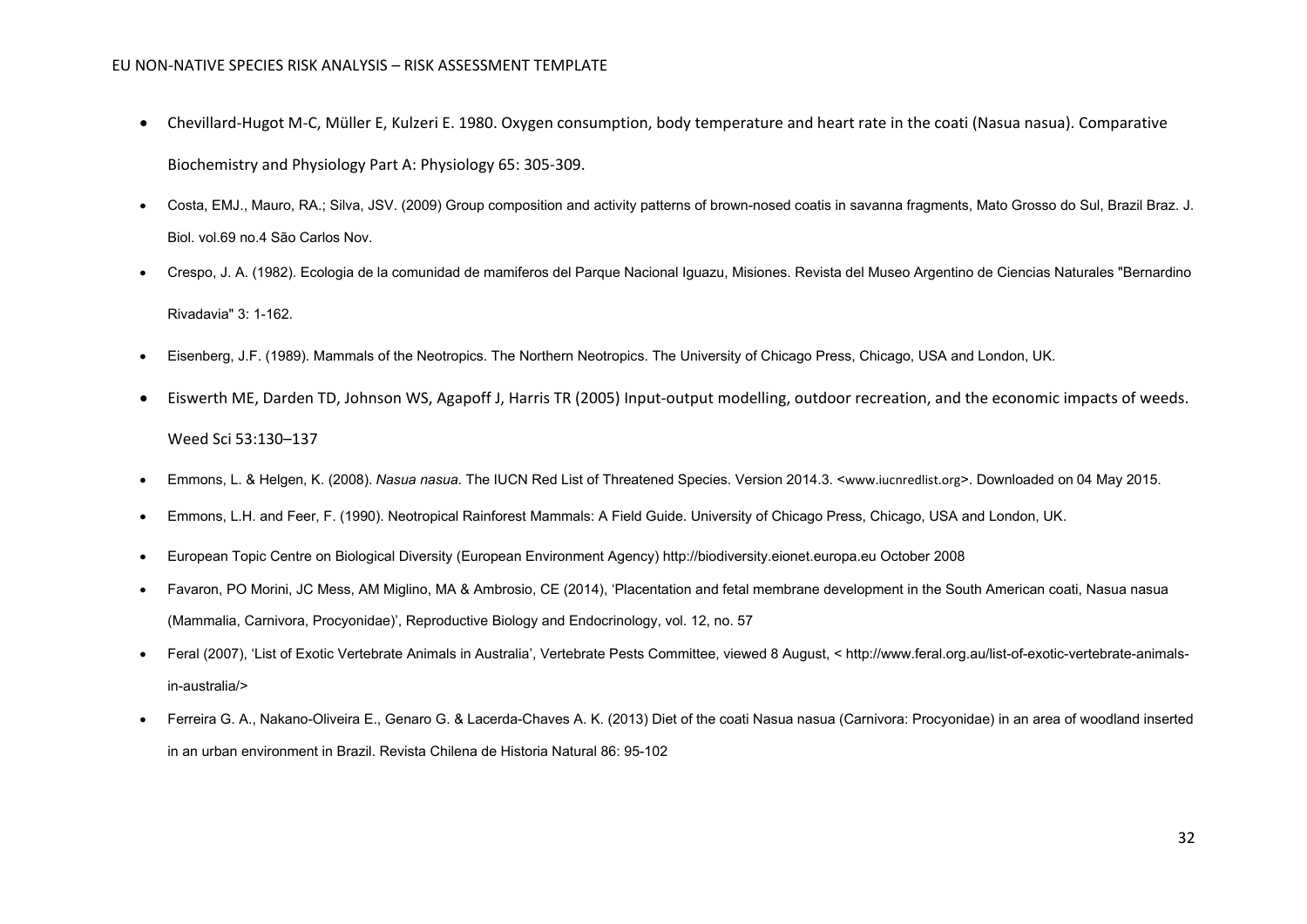- Ferriter A., Doren B., Goodyear C., Thayer D., Burch J., Toth L., Bodle M., Lane J., Schmitz D., Pratt P., Snow S. and Langeland K. (2006) Chapter 9: The Status of Nonindigenous Species in the South Florida Environment. South Florida Environmental Report. Volume I: The South Florida Environment. [http://www.sfwmd.gov/portal/page/portal/pg\\_grp\\_sfwmd\\_sfer/portlet\\_prevreport/2006\\_sfer/volume1/chapters/v1\\_ch\\_9.pdf](http://www.sfwmd.gov/portal/page/portal/pg_grp_sfwmd_sfer/portlet_prevreport/2006_sfer/volume1/chapters/v1_ch_9.pdf)
- Galetti et al (2009) Hyperabundant mesopredators and bird extinction in an Atlantic forest island. Zoologia 26(2); 288-298.
- Global Invasive Species Database (2009) < www.issg.org/database/welcome/ > downloaded on 04 May 2015
- Gompper (1997). Population ecology of the white-nosed coati (*Nasua narica*) on Barro Colorado Island, Panamá.Journal of Zoology, vol. 241, p. 441-455.
- Gompper, M. and Decker, D. (1998). *Nasua nasua*. Mammalian species 580: 1-9.
- Gompper, M. E. (1996). Sociality and asociality in white-nosed coatis (*Nasua narica*): Foraging costs and benefits. Behavioral Ecology 7: 254-263.
- Gompper, ME & Decker, DM (1998), '*Nasua nasua'*, Mammalian Species, no. 580, pp 1-9.
- Hass CC (2002) Home-range dynamics of White-nosed Coatis in Southeastern Arizona. Journal of Mamalogy 83 (4).
- Hass CC (2002) Home-range dynamics of White-nosed Coatis in Southeastern Arizona. Journal of Mamalogy 83 (4).
- Ibarra A., Barreau C., Del Campo C.I., Camacho G.J., Martin and McCandless S.R. (2011) International Forestry Review Vol.13(3) When formal and market-based conservation mechanisms disrupt food sovereignty: impacts of community conservation and payments for environmental services on an indigenous community of Oaxaca, Mexico J.T.
- [Integrated Taxonomic Information Facility \(ITIS\), \(2012\).](http://www.itis.gov/servlet/SingleRpt/SingleRpt?search_topic=TSN&search_value=180579) *Nasua nasua* (Linnaeus, 1766)
- Inter-American Biodiversity Information Network (2009) Exotic Species in Chile < http://i3n.iabin.net/documents/ >
- ISIS (2009) International Species Information System. Species holdings.
- Kaufmann JH, Lanning DV & Poole SE (1976) Current status and distribution of the coati in the United states. Journal of Mammalogy 57: 621-37
- Kaufmann JH, Lanning DV, Poole SE. 1976. Current status and distribution of the coati in the United States. Journal of Mammalogy: 621-637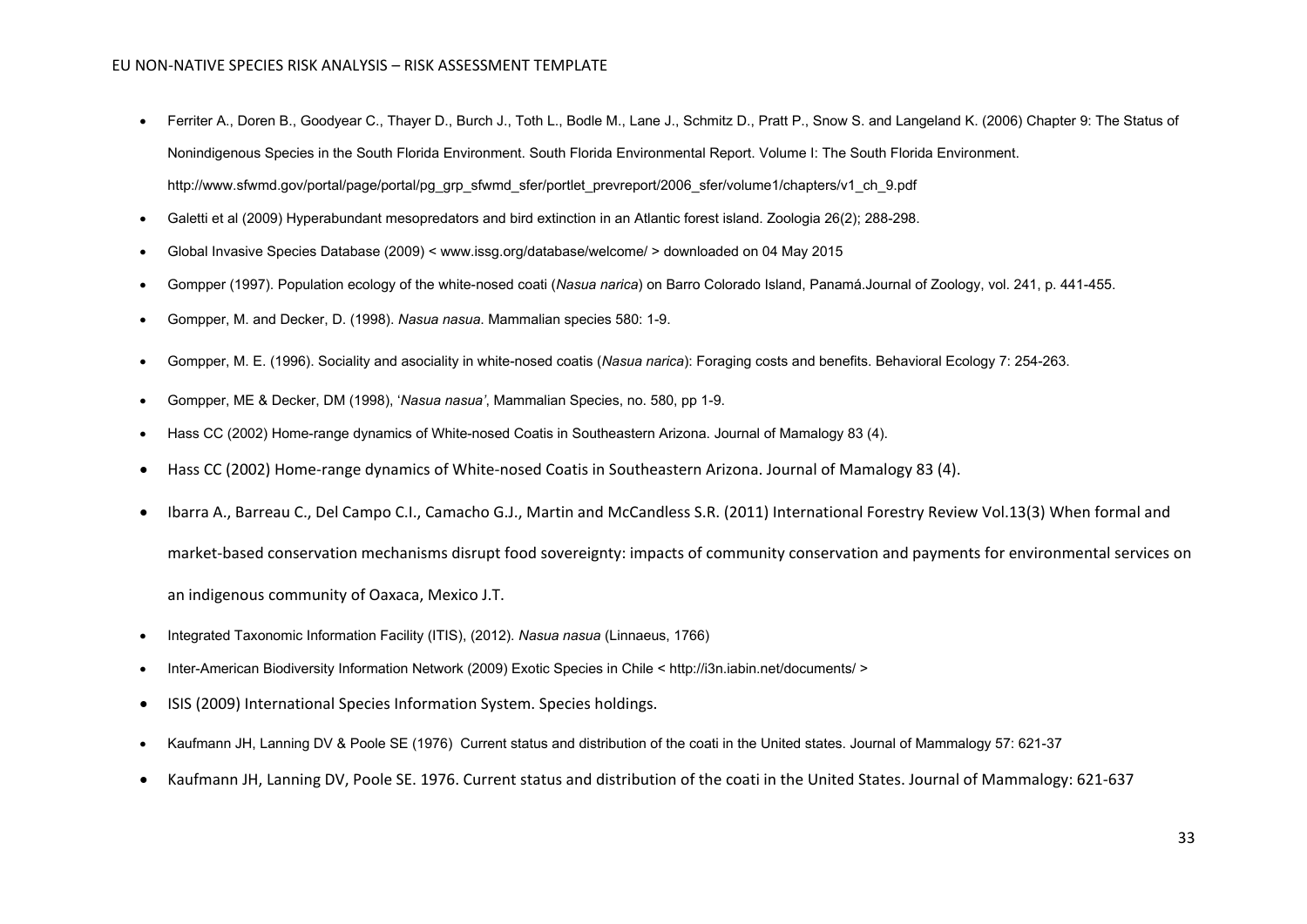• Kaufmann, J. H. (1962). Ecology and social behaviour of the coati, *Nasua narica*, on Barro Colorado Island, Panama. University of California Publications in

Zoology 60: 95–222.

- Lever C, (1985) Naturalized Mammals of the World. Longman Group Ltd., England
- Marriner, D (2014). Brown Nosed Coati (Nasua nasua): Iconic Symbol of Iguazu Falls Park and Wild Pet of Brazil, wizzley, last updated 27 June 2014, viewed 18 July
- Mayol J., Álvarez C., Manzano X. (2009). Presence and control of the coati, Nasua nasua, and other carnivores introduced in recent times in Mallorca. Boll. Soc. Hist. Nat. Balears, 52.
- McFadden, KW., (2004). The ecology, evolution and natural history of the endangered carnivores of Cozumel Island, Mexico. Columbia: Columbia University. [Tese de Doutorado]
- Milanelo, L Moreira, MB Fitorra, LS Petri, BSS Alves, M & dos Santos, AdC (2009). 'Occurrence of parasitism by Dioctophyma renale in ring-tailed coatis (Nasua nasua) of the Tiete Ecological Park, São Paulo, Brazil', Brazilian Veterinary Research, vol. 29, no. 12.
- Murakami, PS Monego, F Ho, JL Gibson, A Vilani, RGDdC Soresini, GCG Brockelt, SR Biesdorf, SM Fuverki, RBN Nakatani, SM Riediger, IN Grazziotin, AL Pires do Santos. A Filho, IR & Biondo, AW (2012). 'An outbreak of Tuberculosis by Myobacterium bovis in coatis (Nasua nasua)', Journal of Zoo and Wildlife Medicine, vol. 43, no. 2, pp. 338-341.
- NatureServe. (2009). NatureServe Explorer: An online encyclopaedia of life [web application]. Version 7.1. NatureServe, Arlington, Virginia. Available http://www.natureserve.org/explorer. (Accessed: May 5, 2015).
- Oliveira V., Ricardo J., Silva S. (2014) . Zootecnista e os desafios ambientais na produção animal: acompanhamento de danos causados por fauna silvestre e exótica nas lavouras na região dos Campos Gerais, Paraná. XXIV CONGRESSO BRASILEIRO DE ZOOTECNIA
- Pinya S.y Bestard M.(2010). PRIMERA CITA DE ZORRO (Vulpes vulpes) EN LAS ILLES BALEARS. Galemys, 22 (1): 116-118
- Pinya, S., E. Perelló y C. Álvarez (2009). Sobre la presencia del mapache (Procyon lotor) en la Isla de Majorca. Galemys, 21 (2): 61-64.
- Project GEF 83266: Fortalecimiento de los Marcos Nacionales para la Gobernabilidad de las Especies Exóticas Invasoras. Proyecto Piloto en el Archipiélago Juan Fernández (2013-2016). http://www.proyectogefeei.cl/que-son-las-especies-exoticas-invasoras/el-caso-del-archipielago-de-juan-fernandez/(Accessed: May 6, 2015).